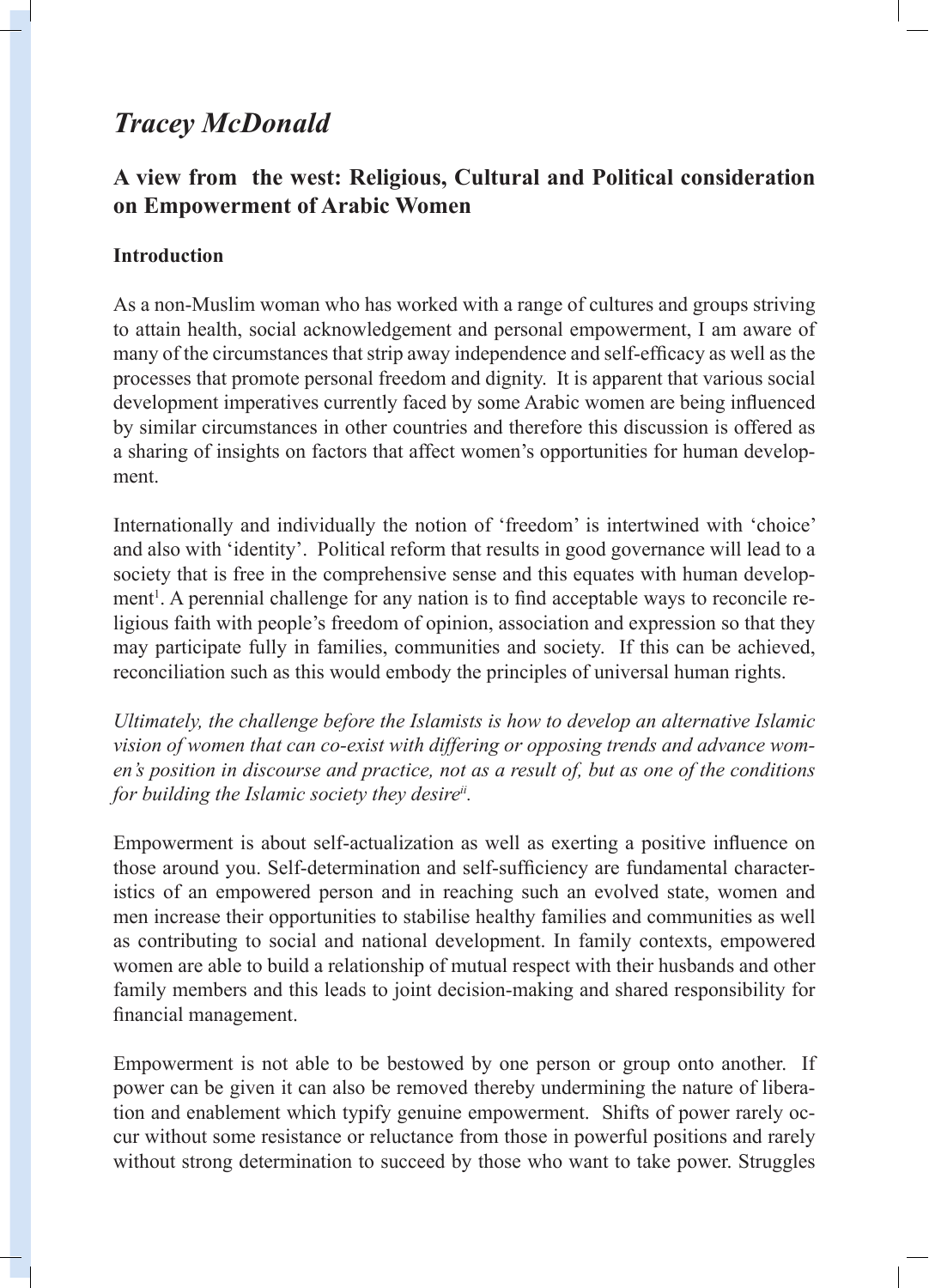such as these have occurred between social, political, ethnic and gender groups in all countries and the resilience that people seem to develop as a result equips them to face obstacles and to strategise more effectively against opposition and hurdles to progress.

Before any shifts in power can occur, certain developmental steps need to be taken by those who seek to improve their situations:

- Discussion and analysis of the social, economic, cultural and political circumstances that enhance or inhibit their capacity to take action
- Growth of self-awareness and confidence in their abilities and potential to bring about desired change
- Understanding that a range of options for action exist that could inform planning and effective action
- Motivation to gather support from others to take action that will lead to desired change.

## **WHY IS GENDER EMPOWERMENT CRUCIAL FOR SOCIO-ECONOMIC DEVELOPMENT OF SOCIETY?**

A wealth of research is available to support the claim that well-educated and selfdirecting women are able to contribute to social development and national productivity. The benefits to women and their societies of being productive contributors to their national development have been enshrined in the Millennium Development Goals as Goal 3: Promote gender equality and empower women. In so doing countries could benefit from a decline in human poverty and an increase in social capital and national productivity. It becomes a vexed question therefore as to why Arabic women in some countries remain in isolation living a life deprived of basic freedoms that many other Arabic and Western women enjoy and regard as their right.

#### **The health issue**

International support for women in the Arab world is strong among Arabic and other women activists. While it is true that western women still have some way to go in terms of empowerment in certain areas, the struggle in which they are engaged and continue to pursue establishes a bond between all women working to empower themselves and others, regardless of where they may be. In Arabic lands it is the women from lower to middle socio-economic groups who seem to be most discriminated against as they strive to access education, training, employment and to regain control over their own fertility and health.

Arabic women's access to health services is determined by their social circumstances. Social deprivation includes restrictions on social participation, limits on education causing illiteracy that further limit access to information, and a lack of resources for or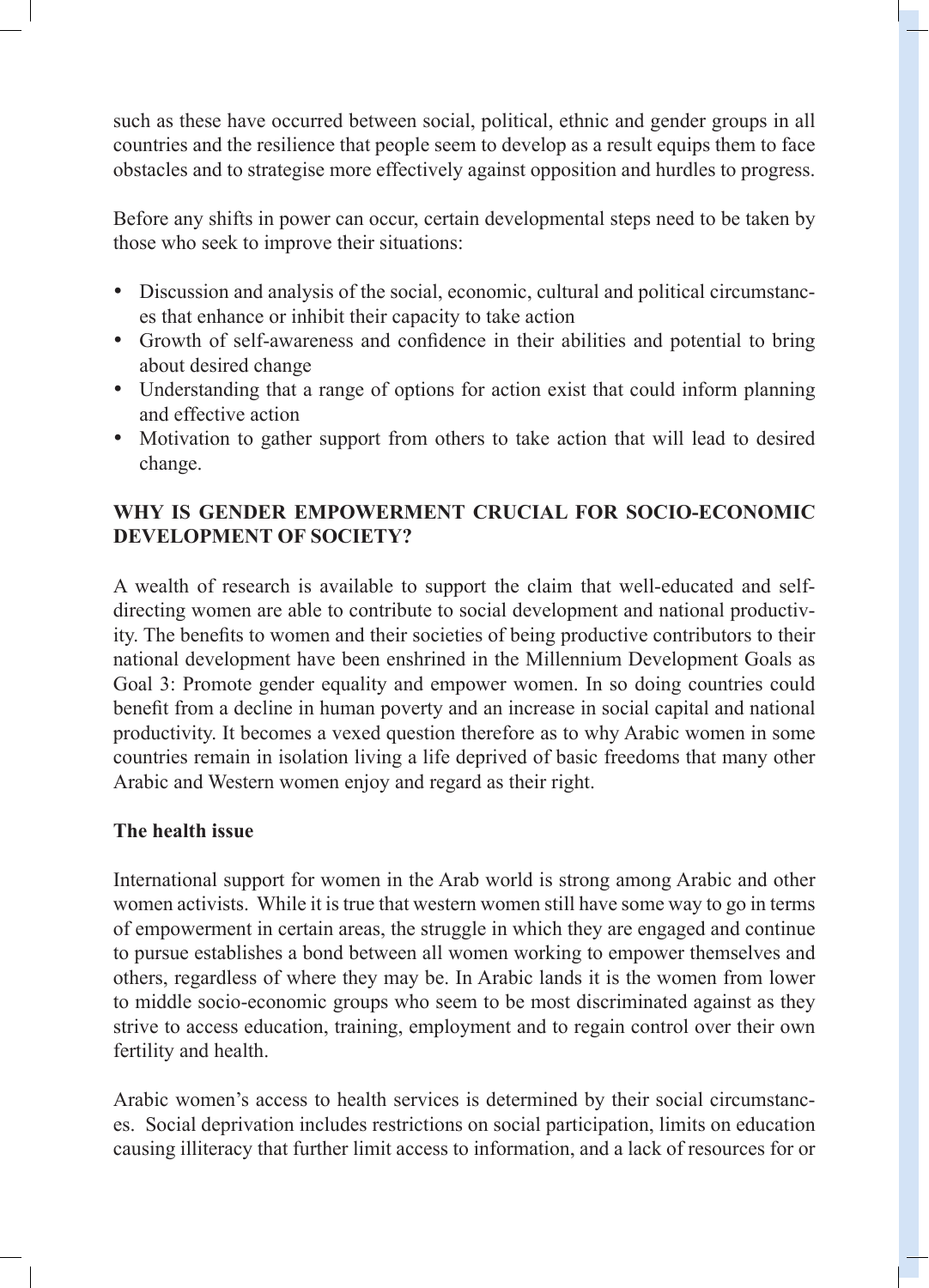priority given to women's health including reproductive health. Women who have been confined by culture and tradition and limited to their biological, reproductive function can be faced with multiple pregnancies from an early age, dependence on family for food and shelter and not ever earning income because of illiteracy and cultural restrictions on social contacts.

The total fertility rate for the Arab world in 2000 was 3.4 children per women while the world average was 2.7 but by 2008 it had fallen to 1.95<sup>3</sup>. Previous generations of Arab women had an average of 6-8 children per woman. Internationally fertility decline usually occurs as a result of changing roles of women and children in the family and society as well as shifts in economic priorities and improved access to education. Interestingly, while there has been a decline in Arabic women's fertility, there has been little in the way of concurrent empowerment such as that seen in Asian and Latin American countries at similar levels of economic development<sup>4</sup>. Gynaecological morbidity is under-reported in Arabic population data and the political reasons for hiding this information are not easily determined. Neglect and dismissal of women's health as an issue within Arabic society conceals issues such as anaemia, genital prolapse, maternal soft-tissue damage and reproductive tract infections as well as discouraging discussion, scrutiny and effective efforts to reverse the situation.

Women's education level is a key indicator of empowerment and status however women's exercise of autonomy over such issues as fertility control does not seem to be associated with education alone. While acknowledging regional and national differences, a study in 2004 in Oman found that contraceptive use is more likely to be a choice made by women who are both educated and employed. The issue of autonomy in contraceptive use is strongly influenced by traditional factors where husbands decide on the number and timing of pregnancies and the type and use of contraception<sup>5</sup>. Women who are educated are more able to assert their views within the family and have the capacity to access information about family planning and health issues as well as being better able to access the health system.

In some Arabic cultures and geographic regions women continue to be denied access to basic health services and are constrained to a lifestyle that undermines their physical and mental health. Characteristics of communities where cultural practices and traditions limit women to home service, child-bearing and tending to elders' and husband's needs usually depict men as rational, strong and decisive whereas women are depicted as weak, emotional and compulsive. Consequently reactionary strategies, which are in direct conflict with Qur'anic values, include having women wear traditional clothing that restricts their movement, vision, hearing and human contact. Unsurprisingly women treated in this way for long periods eventually suffer health breakdown through lack of physical exercise, poor nutrition, accidents from being swaddled in restrictive clothes, random violence from family members and lack of environmental stimulation. Coupled with cultural traditions and interpretations of Islamic texts that devalue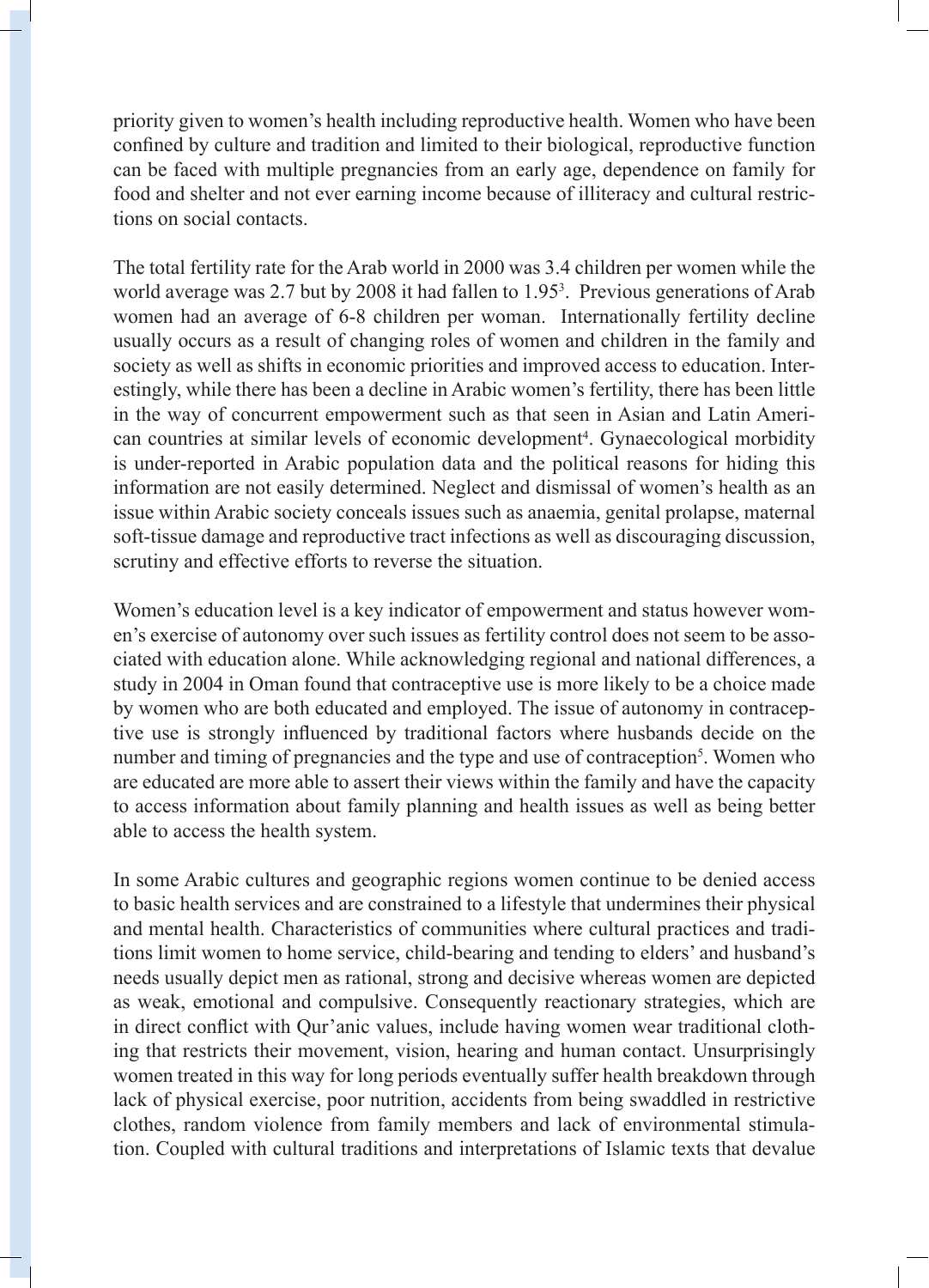women, the ill-health and disabilities caused by these and other physical and social restrictions are not fully reported and therefore women and girls may not receive the attention needed from health professionals. This inevitable human poverty is passed from generation to generation of women.

Women's autonomy and the rise of community development organisations which are the main vehicles of demographic change have been restricted in Arabic nations through political authority rather than Islamic leaders, although sometimes it appears convenient for political leaders to attribute the cause of such limitations to religious fundamentalism. As Arab women increasingly recognise their rights, expand and enrich social and personal constructions of gender, and work to separate religion from culture and tradition, opportunities increase for them to advocate for and exercise the individual and collective rights that reflect the egalitarian principles of Islam<sup>6</sup> contained in the Qur'an and principles set down by the Prophet.

From a western perspective, the right to practise one's religion is a matter of choice and no one has an equal right to interfere unless said practice infringes on the rights or others or causes disturbances in public order. However where evidence is found that women are being forced to display symbols of a religion or behave in ways that are counter to their health and well-being, then concern increases for such women who seem not to be able to exercise legitimate choices because of pressure from traditional family or cultural communities that present themselves as religious when in fact their choices are not endorsed by Islam.

Social support for cultural change is a pre-requisite to women's education, personal development and active participation in society. Where social support is lacking, cultural and traditional practices such as genital mutilation and physical violence on women are likely to continue and women will not be able to speak against it to any significant effect. If women can build on the strengths of community and social networks it becomes possible to garner social support against culturally embedded impediments to health and wellbeing and to provide outreach services that can make a difference in the quality of their lives.

#### **Health and wellbeing goals:**

- 1. Help women to take responsibility for their own health through greater understanding of health, women's health, reproductive health and their right to access appropriate and safe health advice and treatment
- 2. Policy in this area would need to focus on participation by women in health education and access to health treatment services. Women who are informed of their rights to access appropriate services are better placed to be self-sufficient and to make choices about treatment, contraception and family health promotion.
- 3. Policy to address human poverty which has elements of restrictions on health,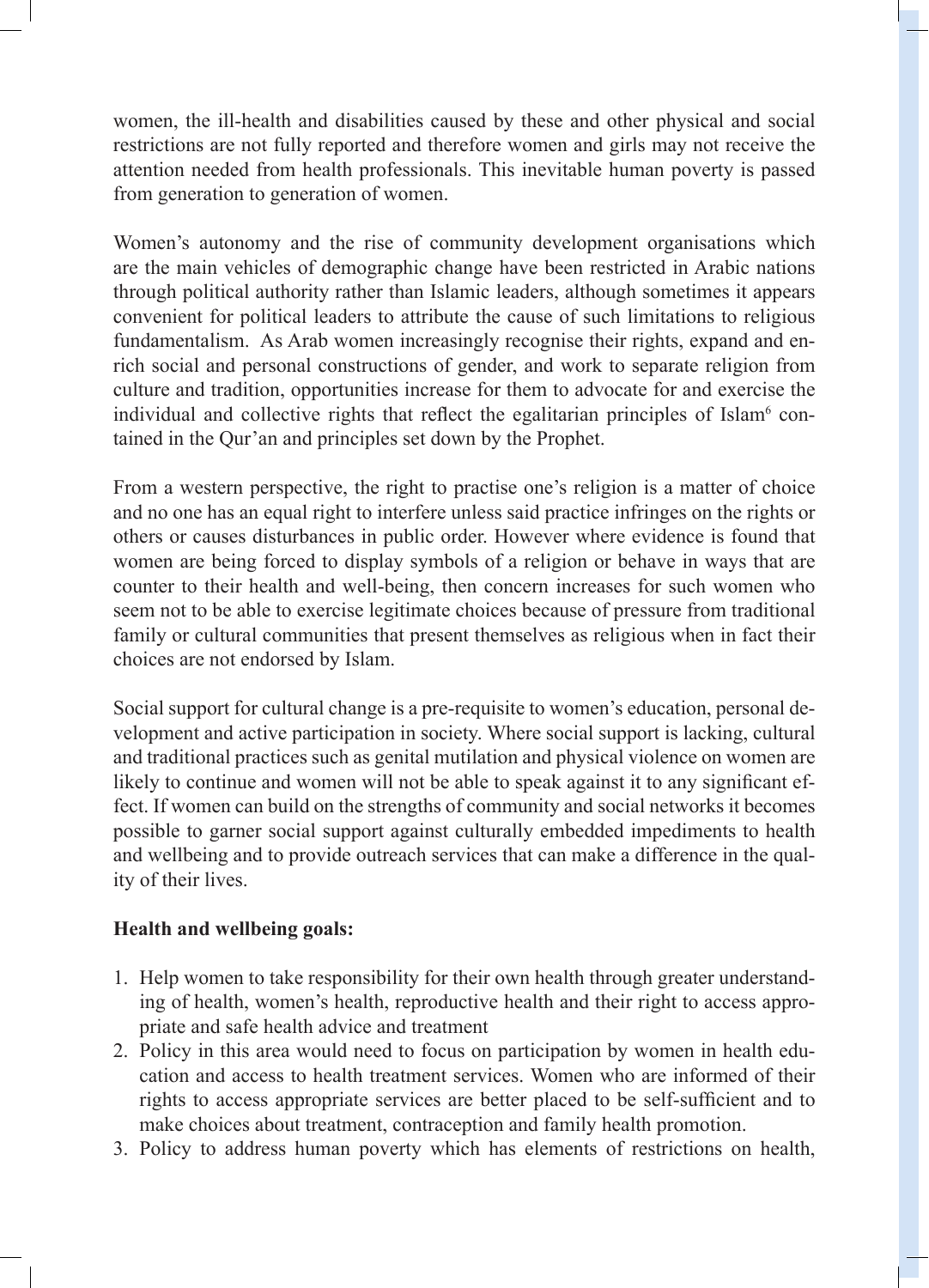knowledge and income would also have to address normalised violence towards women in society.

## **Criminalising violence against women and girls:**

- 1. Violence in this context refers to intimidation and neglect as well as including the actions of families and communities who hold women responsible for social issues and problems. Violence justified by references to religion, culture and tradition needs to be perceived by society as unacceptable if change is to occur.
- 2. Policy in this area would involve criminalising all violence and abuse against women and setting in place legal orders protecting women who anticipate violent attacks or other abuses. Along with these legal instruments there needs to be a well-resourced system of supports such as refuges for women and children fleeing from violent and abusive husbands and other family members.

#### **Portrayals of Muslim women**

If one were to believe the media it would be easy to conclude that all Muslim women are oppressed and in need of rescuing. The media must bear some responsibility for shaping public opinion about these matters when they extrapolate reports of discriminatory practices in some countries on the assumption that all Muslims are affected. As a result overt symbols worn by Muslim women are often perceived by non-Muslims as symbols of oppression and a lack of gender equality, when in fact, many Muslim women choose to wear the veil or hijab as a sign that they have committed themselves to a life of modesty and religious observance under Islam.

Despite the many highly-educated, dynamic and politically savvy women who are Muslims, and even though Muslim women in countries like Indonesia, Pakistan, Bangladesh and Turkey have held high office, the impression persists among western observers that all Muslim women are constrained by men in the name of Islam.

The most visible symbol of Islam worn by women is the hijab or headscarf and naqib or face veil. Veil wearing has been described in the western media as a symbol of oppression, a political statement, a cultural provocation and a symbol of modesty<sup>7</sup>. In 2004 the French government banned the wearing of the hijab at schools on the basis that some girls were being forced to wear it to send a political message and cause public unrest. In September 2010 France banned the wearing of the burqa in public. An argument justifying this decision was made by the French government that Muslim women displaying these symbols were interfering with public order and imposing a cultural change on French society that does not align with their national identity or culture<sup>8</sup>. It is interesting that a similar argument was put to me by Muslim women who claimed to be resisting western cultural imperialism by choosing to wear the hijab. Similarly in Australia the wearing of the full body veil by one schoolgirl was deemed to be iconic defi-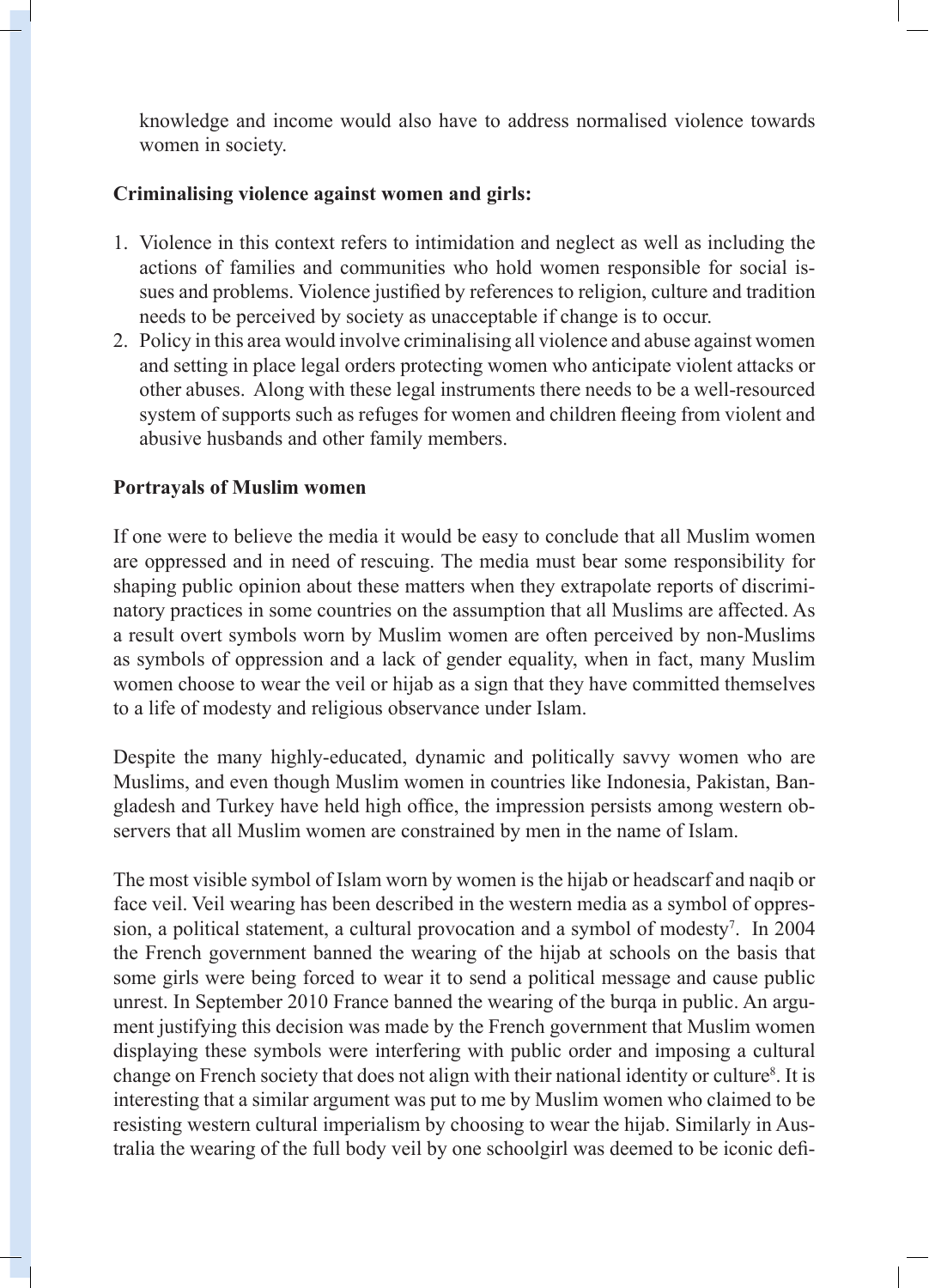ance of school rules rather than a religious decision<sup>9</sup>. Veil wearing by Islamic women in western societies has become a potent symbol of cultural threat to democratic and secular societies <sup>10</sup> and in many countries there has been a surge of reactionary nationalism from the non-Muslim community.

Expressions of nationalism can be regarded as counter-religious where symbols of national pride are used to intimidate religious and cultural groups identified through their own symbolism. Similarly expressions of faith which involve evening and pre-dawn prayers or liturgical services can stimulate community action and government restrictions on building temples and mosques in close proximity to residential areas. The ringing of church bells also attracts resistance from nearby residents although some of the complaints could be attributed to religious competition. At the heart of this secular and multi-faith tension is religious freedom and the right to associate with like-minded people and to express one's beliefs through symbols, ceremonies and events.

While the Islamic texts are shared across the world, interpretations of meaning vary and decisions on implementation are embedded in local culture and tradition. Traditionalists cling to the version that restricts women's roles in society and in the family to being wives and mothers. Conservative adherence requires strict dress and behaviour codes to segregate women from men and women wear full body veils, including face coverings. For many liberal Muslims the conservative position is based on tradition and culture rather than religion. The liberal view argues that women are equal to men in all areas of life and that any interpretations that promote discrimination against women are outdated and irrelevant in contemporary society. Dress and symbols such as hijab are a matter of personal choice made by a woman at maturity, generally deemed to have occurred at around age 14. Increased visibility of veiled women in both Arabic and western countries could be seen as an indication of growing religious commitment, or it could indicate that more women are allowed by their culture to circulate in public because they are veiled.

Adhering to tradition can increase a woman's leverage in family negotiations where permission for girls to attend school is sought from men. If girls and women are permitted some freedoms, the expectation remains that their first priority will be to fulfil their traditional roles and behave according to culture. The misuse of culture and tradition to deny women and girls opportunities to lead a healthy and active lifestyle and restrict access to health services and education, invariably weakens them physically, mentally and socially. While ever women are regarded as having less value than men, the benefits of democracy can be denied to them.

Muslim women from various groups in Australia have experienced living in a democracy for generations and they are comfortable in the fact that they are all different just as women in other parts of society are different from each other. They have different roles and they see women's roles in terms of their responsibilities to family and com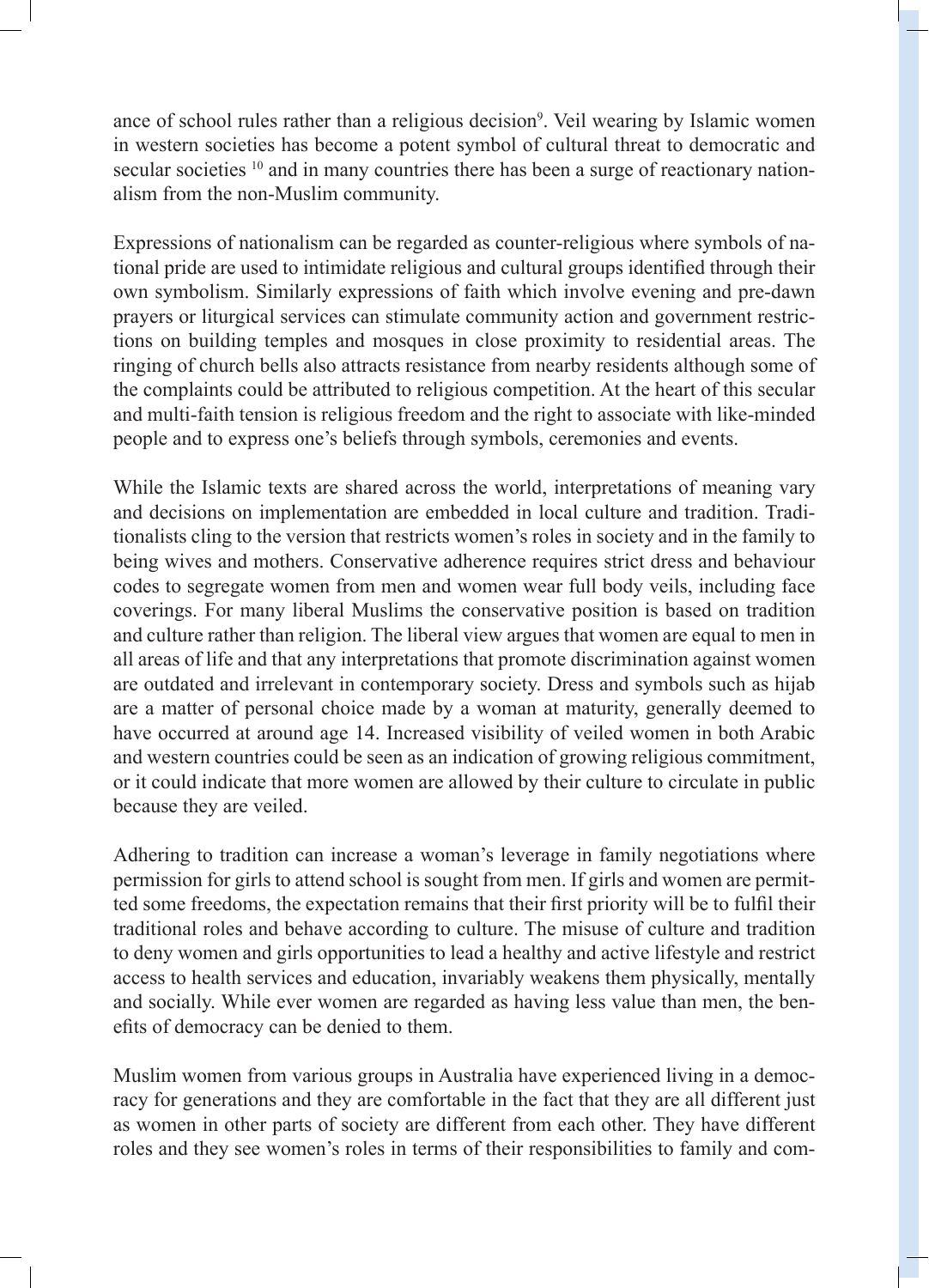munity as well as to society and their employers. They regard their religion and its practice as a matter between them and their God although all say that they have studied and are inspired by the Islamic texts and the words of the Prophet which endorse equality of the sexes despite the differences in roles they may undertake.

## **Culture, tradition, religion and politics**

Systematic discrimination against women does occur in some countries and societies however on closer scrutiny these discriminatory practices generally relate more to local cultures, traditions and norms than to religion. Frequently in these countries more pressing social and civil issues are dominant. For instance, a war-torn environment with no infrastructure or means of food production, causing poverty, malnutrition and infectious diseases threatens the very survival of all. As well, with no schools or teachers, levels of education are low to non-existent leaving the people ignorant of basic survival strategies and feeling completely powerless. Under these circumstances the strong will endure only if they successfully compete for food, resources, influence and power.

Women, who have been isolated and prevented from accessing education, health services and income and whose self-image contributes to their own oppression, can benefit from accessing structured groups with a defined purpose such as learning domestic skills or basic literacy. The experiences and learning extends beyond defined group goals to strengthen their self-esteem and feelings of competence that transfer to other facets of their lives and build towards empowerment. The benefits of such groups are that they learn skills that are practical and readily applicable to their circumstances; and that they experience personal development and increased awareness of how their world works and can identify opportunities within it. Armed with these accomplishments, women can provide guidance to other women and girls and encourage them to become involved in their own development.

There is increasing disagreement among Muslims with interpretations of Islamic texts to justify gender inequity which they claim contain no such endorsement. Their struggle for justice includes challenging oppressive practices and ideas and finding inspiration in the Qur'an and Principles which clearly states that men and women are equal before God. Islam itself is not misogynistic however certain biased interpretations of Islamic texts over many centuries have been used to justify the consolidation of male domination of women. Women scholars are reinterpreting the texts and are making some headway in getting their interpretations accepted within the Islamic scholarly community. Their goals in eradicating discriminatory interpretations of Islam include working to free women from the constraints of poverty, ignorance and discrimination so that they may take control of their lives.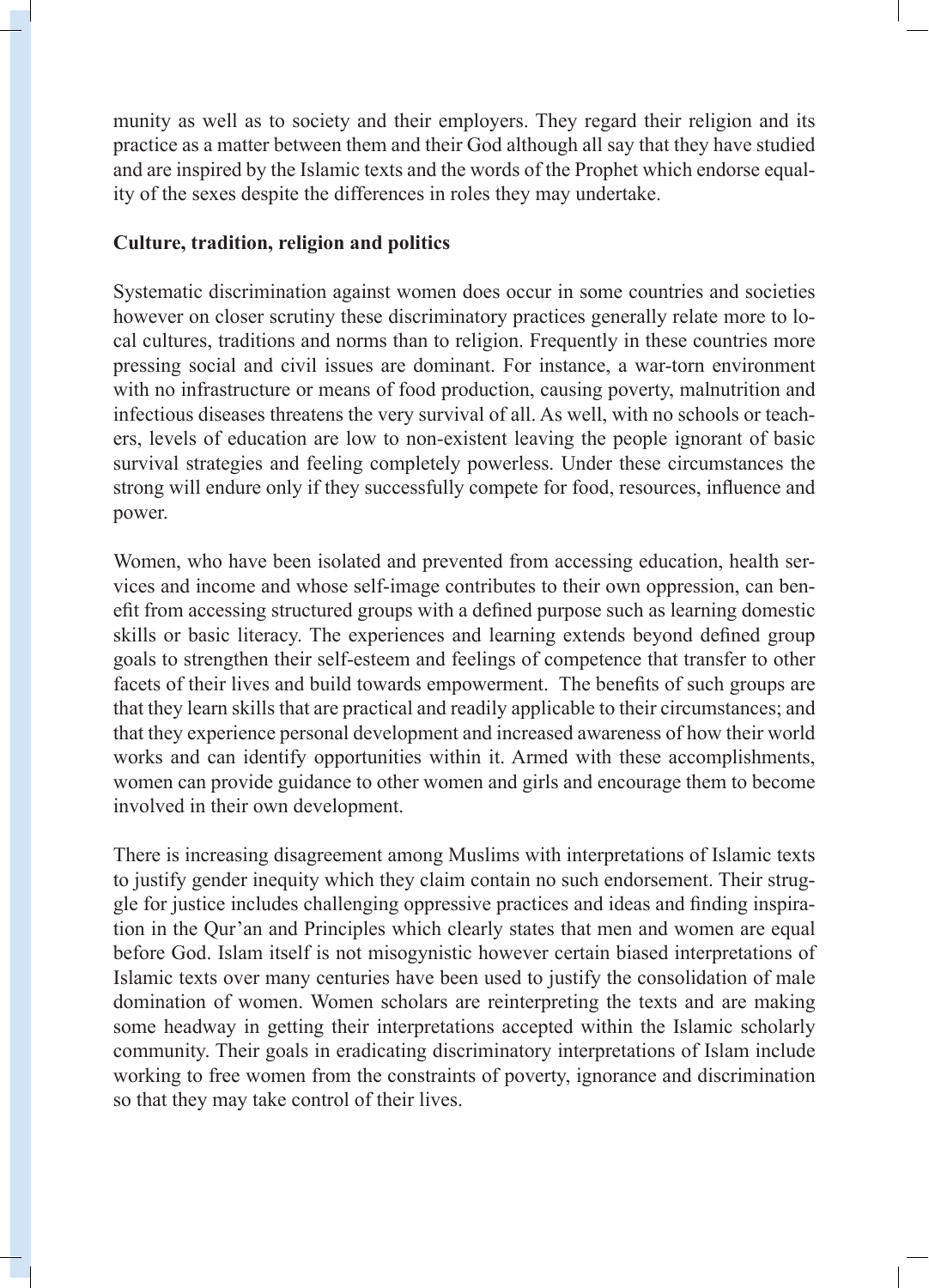#### **Riffat Hassan on women in Islam**

What I will say may surprise both Muslims who 'know' women's place and non-Muslims who 'know' what Islam means for women. It is this: I am a Muslim, a theologian, and a women's rights activist, and while I am critical in a number of ways of the life that most Muslim societies offer to women, twenty years of theological study, as well as my own deepest faith, convince me that in real Islam, the Islam of the Qur'an, women and men are equals. Liberating ideas lie at the heart of most enduring faiths, and Islam shares in these.

The dominant, patriarchal interpretations of Islam have fostered the myth of women's inferiority in several ways. They have used sayings attributed to the Prophet Muhammad (including disputed sayings) to undermine the intent and teachings of the Qur'an, which Muslims regard as the Word of God. They have taken Qur'anic verses out of context and read them literally, ignoring the fact that the Qur'an often uses symbolic language to portray deep truths. And they have failed to account for the overriding ethical values of the Qur'an, which stresses that human beings – women as well as men – have been designated to be God's 'khalifah' (viceregent) on earth and to establish a social order characterized by justice and compassion

Ref: http://www.religiousconsultation.org/hassan.htm

Scholars like Riffat Hassan have identified and disseminated new truths in the Qur'an and made significant contributions to contemporary understandings of Islam. In particular it has been found that the rights given to women by the Qur'an in the  $7<sup>th</sup>$  Century were ignored by male scholars in subsequent generations and only recently have these been made generally available to Muslims because of the work of female intellectuals. Muslim women across the world are engaging in scholarship and teaching that further defines Islamic texts and brings new Islamic knowledge into both Muslim and non-Muslim societies. This wave of scholarship is not biased by medieval jurists' interpretations of women's issues and the role of women in serving men's lives. Rather Islamic feminist discourse claims that they are responding to both traditionalism and western norms and, in the process, recapturing the faith as revealed by the Prophet<sup>11</sup>. Pressure from women scholars on existing authoritarian attitudes by incumbent male

scholars may only be small, but it is possible that the work of these women is having an inhibiting effect on the oppressive diatribe of some male scholars or clerics. Through their efforts revelations of new truths are gradually eroding the legitimacy of misogynistic interpretations of Islam and Shari'ah law in the eyes of both Muslim and non-Muslims.

Goals for endorsement of women's views and rights:

- 1. Women's rights need to be enshrined in law as well as social life (CEDAW)
- 2. Girls and women need to be supported in learning about their human right to learn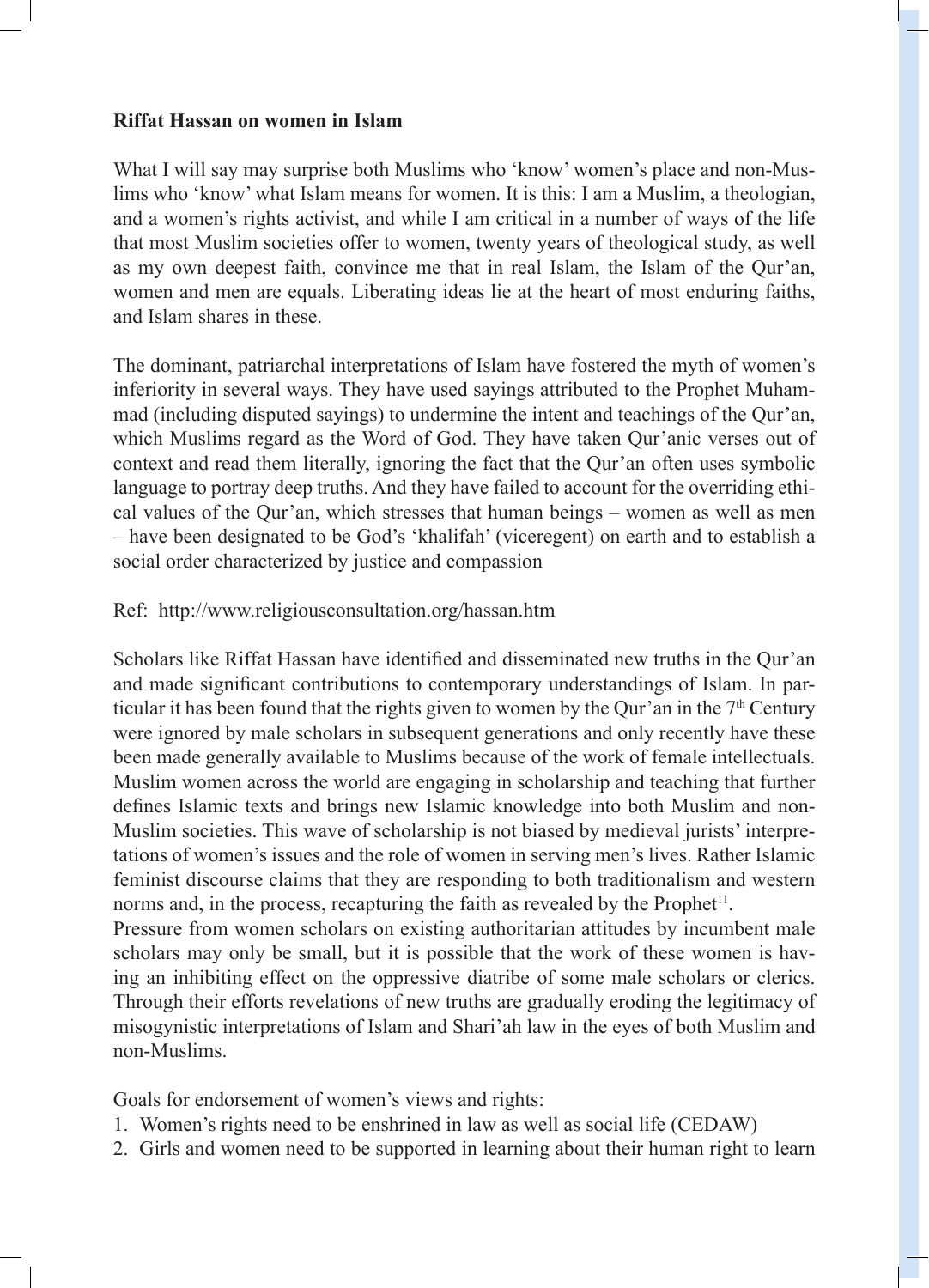and develop

3. Support women's access to local groups providing a forum for social networking and skill enhancement

#### **Recognising oppression**

Emancipation begins with an acknowledgement that one exists and has a value. Disempowerment therefore reverses these key elements by ensuring that voice is silenced and their contribution is not visible in the greater scheme of things. Supremacy is gained if the contribution made by the subordinated person is either ignored or given a very low value. Oppressive processes such as these have occurred in many countries and over many decades resulting in whole countries being oppressed under dictatorships or groups within countries being oppressed and disempowered by the dominant power putsch.

Mechanisms of systematic oppression include the use of tradition and culture to ensure that particular groups within a society are prevented from accessing the means of selfdevelopment such as education. Only 14 years ago it was reported that in most Arab countries the majority of women were illiterate<sup>12</sup> and in some countries such as Morocco and Yemen only around one in ten women were literate while other areas such as Jordan illiteracy among young women was around 3.5%. Illiteracy makes women less able to negotiate life determining decisions such as marriage, child-bearing and family and social role responsibilities.

In general terms, it is possible that issues associated with the establishment of differences in power and status between men and women could relate more closely to education, ability and culture than to any desire by one gender to oppress another, although the effect of this difference may be that one group leads and the other follows. Work undertaken by Friere in the 1970s in Brazil<sup>13</sup> provides considerable insights into the processes and manifestation of oppression. Horizontal violence is a term devised by Friere to describe how oppressed groups eventually begin to oppress each other and themselves. Originally the term referred to populations enduring torture and misery under despotic dictatorships resulting in the oppressed people becoming more and more self-deprecating as they internalise the opinion their oppressors hold of them. Oppression is said to be achieved at the point where oppressed people begin to refer to themselves as ignorant and believe that the oppressor is all powerful and is therefore invulnerable. Horizontal violence is said to occur when oppressed people begin to copy the torture and cruelty of the oppressor to whom they defer, and feel justified in perpetrating it on other oppressed people.

Social difference between people and groups is generally established through conversations and text, or discourse, around particular topics or concepts. Frequently the goal of this process is to create a cultural identity that services a political outcome. Success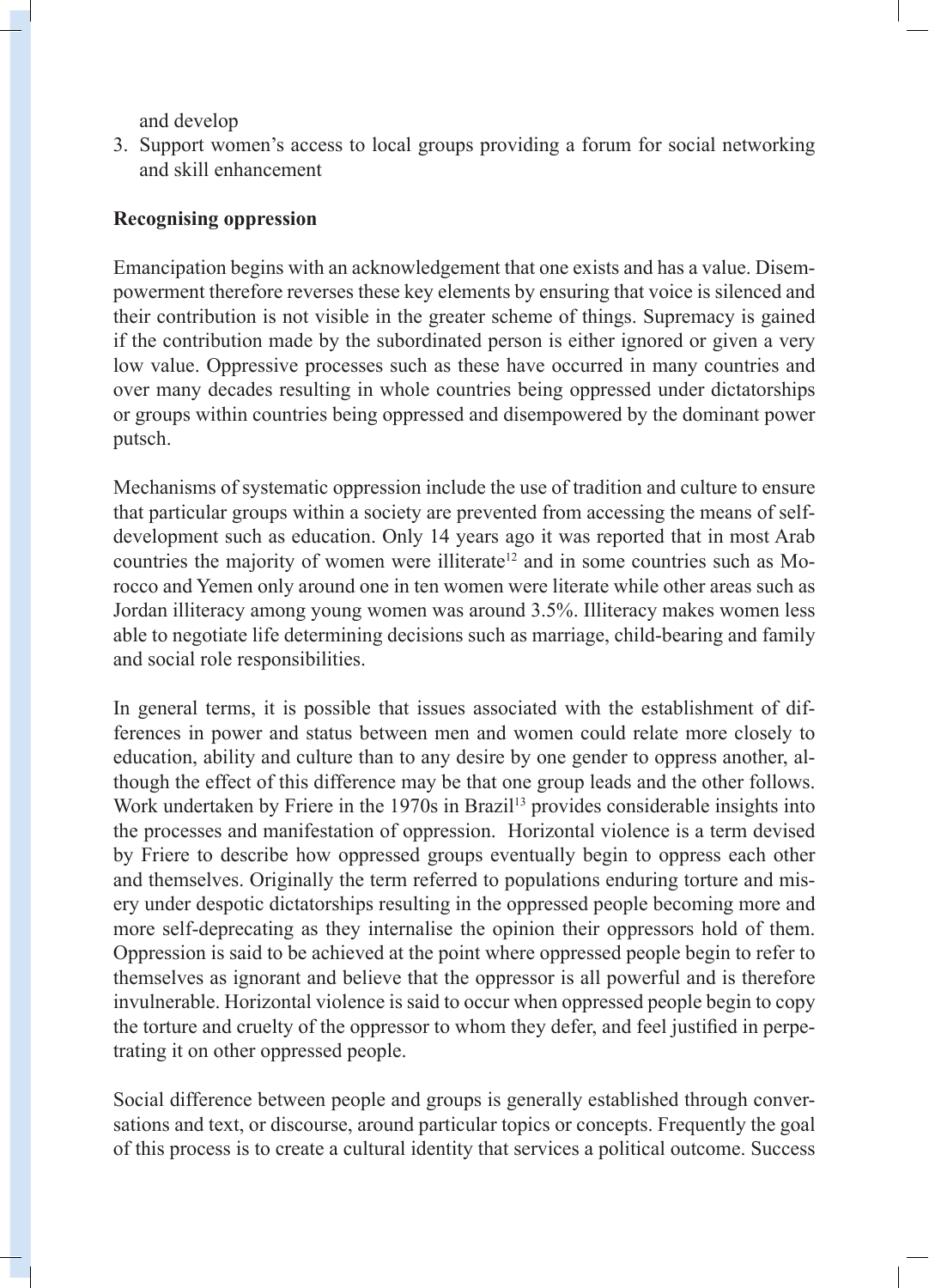in such a venture relies on being able to establish cultural and other defining characteristics for one's own group as being the implicit 'norm' against which other groups are compared 14. Power relationships, in particular any inequalities in status or structures that nourish social inequalities, are derived from the relationship between knowledge and power, specifically the use of knowledge by one group to define other groups and to control them and their options<sup>15</sup>.

Divergent perspectives in discourse about differences in status and power become especially problematic when claims of objectivity, religious edict or scientific rigor are made by any of the competing groups wishing to justify the oppression; or if the underlying agenda or cultural background of those involved in the discourse is covert and even predatory simply because exploitation is an easy option. Conversations by Arabic men around women's roles and the value of educating girls, for example, need to be considered alongside a long history of male reliance on women to maintain the social integrity of Arabic culture and tradition. At the same time Arabic men claim to be protecting women from exposure to information, social contacts and experiences that could cause them to be less fearful of the world and more discontent with their current situation. Ostensibly control over women is enshrined so as to benefit Arabic society, but it also curtails the development of women's potential and the allocation of family and social resources in ways that prioritise male dominance.

Arab society is not alone in undervaluing women's participation in social and economic activities or their contribution to social capital. However attempts to challenge male supremacy in a society that sanctions harsher punishments for women than for men can effectively deter an oppositional groundswell.

Incumbent authorities are able to repress and coerce others to achieve their goals nevertheless revolutionary efforts have access to strategies that highlight despotic and self-serving leaders. In this way authoritarian control and influence can be loosened, making way for new ideas and social change that can moderate or remove power differentials between men and women. Strategies can include withholding participation or services; exposing violations of core Islamic rules; and scholarly critique of civic rules and laws. Eventually these strategies can reduce leader or government credibility and expand oppositional pressure thus allowing greater voice on emancipatory issues and agenda setting.

#### **Changing the rules**

Struggles over rules that favour dominant powers can be handicapped by lack of resources, poor access to data and restrictions on freedoms as well as fear of retribution and reprisals. Consequently revolutionary efforts are often self-limiting and caution usually produces goals that fall within a safe threshold allowed by the dominant group. Where larger groups form the threshold can be increased. Coalitions of people sympa-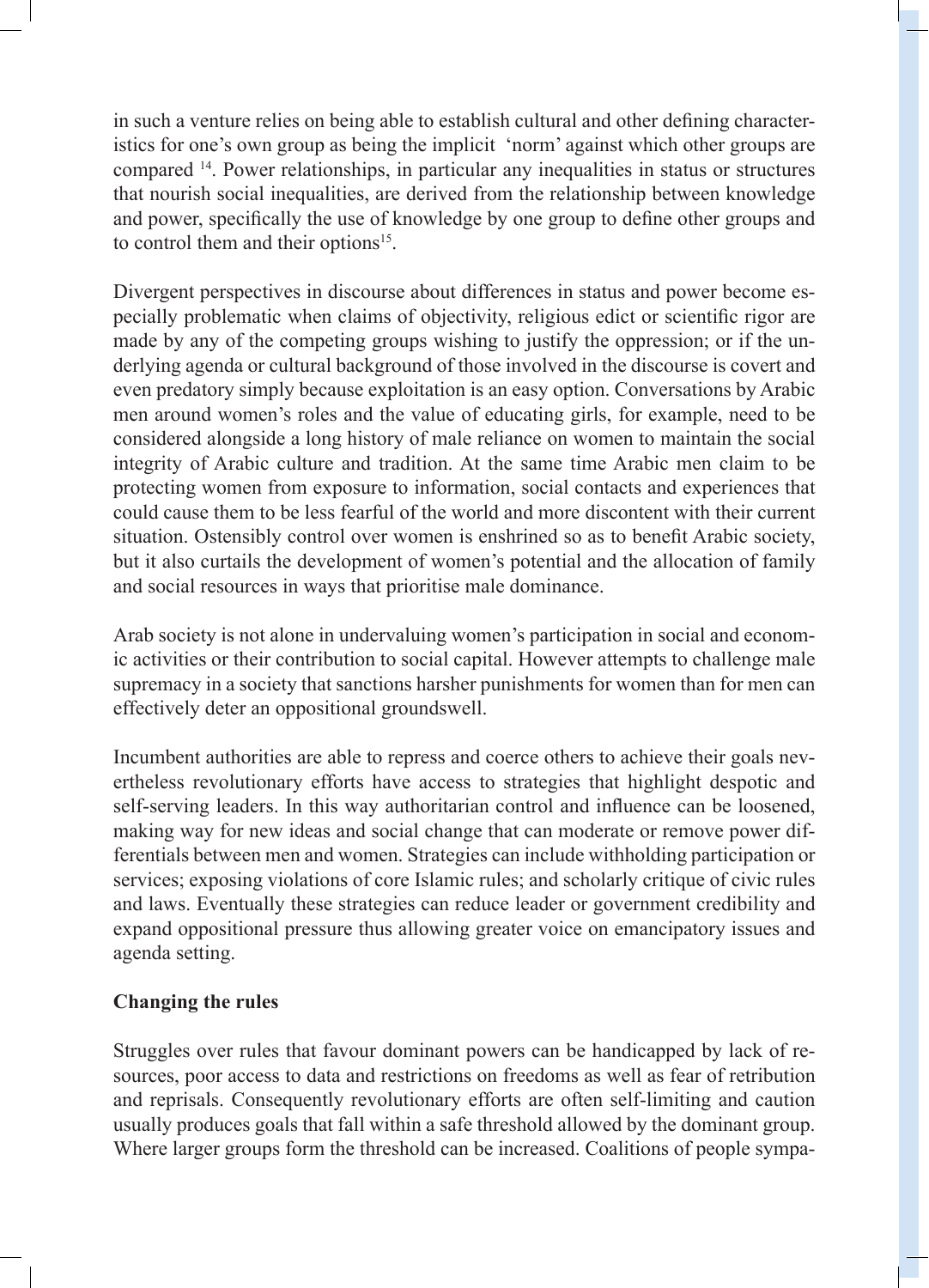thetic to feminist causes face difficulties in uniting behind most programs and strategies. Small groups of traditionalists may not want to support liberal interpretations of Qur'an texts. Tribal groups may lack the education or sophistication to appreciate the agendas being put forward by educated people or those from elite groups.

In any oppositional situation, it is crucial that the desire for change across all ideologies and cultures be consolidated before moving to pressure authoritative figures. Not to do so could fragment and further divide women's groups in terms of fervour, control, tribal allegiances and geographic locations. Fragmentation poses obstacles to winning support for reform of rules, laws, cultural practices and power sharing.

An obvious strategy used by dominant groups to fragment opposition is to control freedom of association with others thus rendering large group formation problematic. If groups do form, the strategy is to take control of the group so that its activities are controlled and its scope of influence is restricted. On a personal level an effective deterrent to group formation can be seen in traditional Arabic dress. Women who are fully veiled cannot easily or safely recognise each other and therefore cannot locate those who may be for or against discussions around struggles for social change. By not having opportunities to freely communicate with people during conversations, the danger for veiled women of being discovered as a revolutionary and being severely punished is all too real in such communities.

Because Arab countries have a range of unique national characteristics it is necessary for any coalition for reform to be clear about what types of systems, frameworks or outcomes would be effective in shifting credibility away from incumbent authorities who are counter-revolutionary and able to undermine reform by compartmentalising activists or ridiculing their efforts.

Oppositional activists, even if rebuffed by incumbent authorities, can achieve some outcomes just by calling for reform. The main result is that incumbent leaders can be taught about the benefits to them of embracing change and at the same time, observers can be educated about the limitations of the current regime in terms of meeting their obligations under Islam to women, girls and others. Exposure of hypocrisy and corruption at this level can erode legitimacy of entrenched inequality and gain the support of social change leaders, donor nations and sponsoring partners at the international level.

## **Social policy goals:**

- 1. Provide opportunities for women to access new ideas, information on health, legal rights and social resources.
- 2. Legal rights include human rights and rights under Shar'ia law as well as state laws therefore the judiciary needs to be convinced to adopt contemporary versions of Islamic texts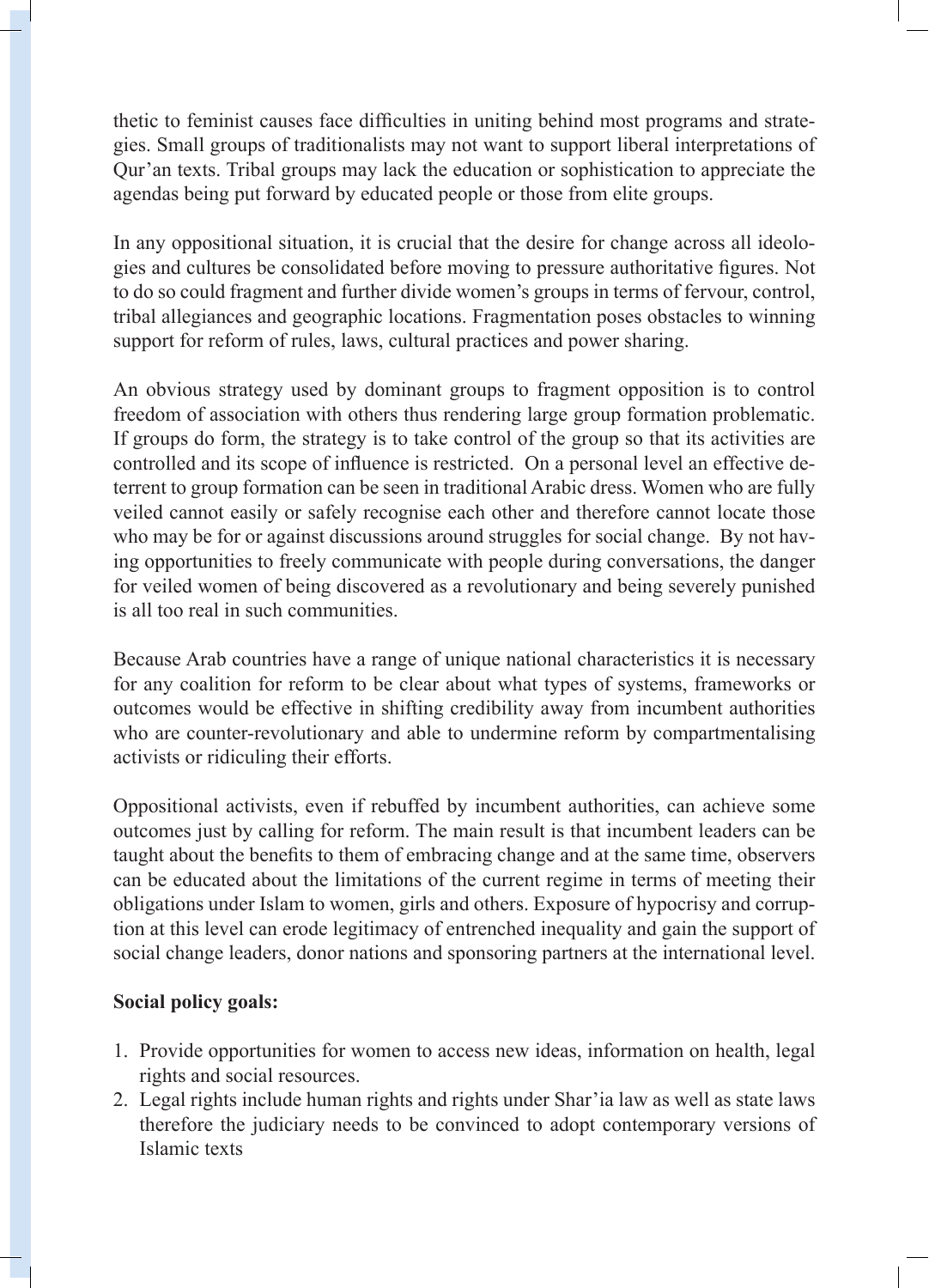- 3. Support scholarship by women and assist in dissemination of new interpretations of Islamic texts to all Muslims
- 4. Campaigns to promote social support for women and girls' education, personal development and participation in public life
- 5. Enhance the social and financial status of women through loans and credit schemes available only to women for economically viable projects that support their business participation at the national level
- 6. Involve women of all ages and social levels in identifying and establishing projects within their communities and nationally.
- 7. Develop and project realistic portrayals of women as role-models across a range of social development levels – and campaign against sentimental, derogatory and demoralizing gender stereotypes

# **WHAT IMPEDIMENTS ARE FACED BY ARAB STATES?**

## **Globalisation**

Arab countries are heavily dependent on oil revenues for their economic survival and are involved either directly or indirectly in oil exports to other countries. The substantial revenues from oil provide these nations with opportunities to establish health, education and welfare systems that have the potential to move their economies forward. It is interesting therefore that social conservatism has continued to feature strongly in Arabic societies as evidenced by the continuing low labour force participation by married women. Generous subsidies to families during the oil boom period of the 1970 mid 1980s had the effect of reducing financial costs associated with having larger families and this in turn prevented many married women from being able to enter the paid workforce. However as oil revenues from global trade declined economic reform disadvantaged families and fertility rates fell but married women have not returned to paid work en masse.

In global terms the issue of identity or nation-hood has become increasingly diffused through the impact of international trade agreements and political alliances which have shifted economic priorities between nations to achieve some organisational or policy outcome. Opportunities for social and economic development can accompany these global processes. As well as generating social and cultural change, these processes also influence the role of the nation state<sup>16</sup>. Choices made by nations to be involved in economic development through international linkages inevitably lead to a re-examination of internal policies and relationships between state and faiths, between social stratification, culture and tradition, and between political philosophies that may or may not include theocratic positions.

Cultural, religious and political influences on national identity can strengthen or undermine national competitiveness and even economic viability in the global economic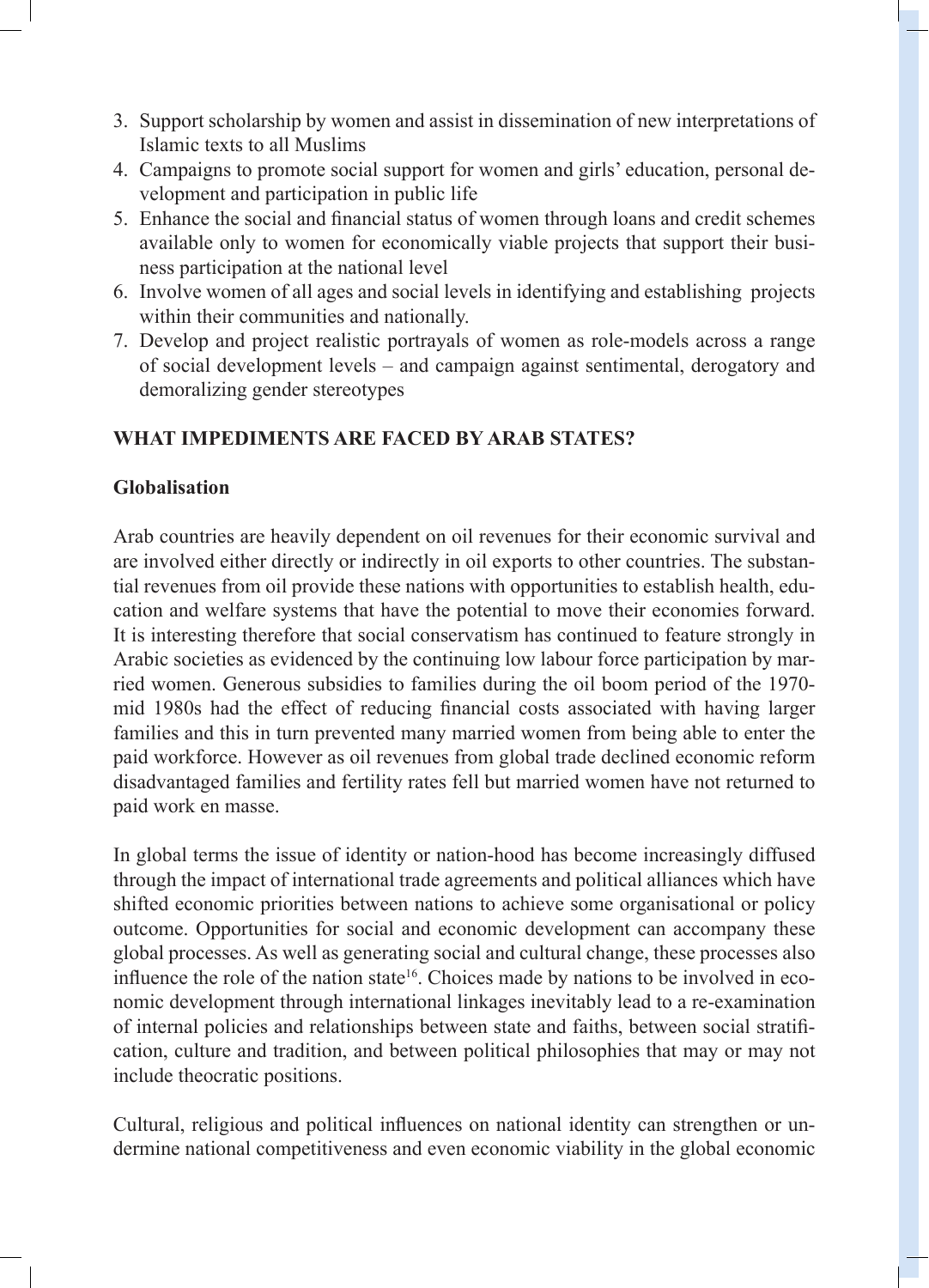and political arenas of the  $21<sup>st</sup>$  century. The concept of 'world citizenship' is part of how a nation presents itself to others. Within a community of nations, particular states can be defined in terms of their global reputation which in turn can be altered through international endorsement or criticism of their national policies and actions. Access to political support, donor contributions, military alliances and trade can pivot on the reputation built up by each nation. Vulnerable authoritarian leaders are sensitive to international and internal critiques and changing politico-economic circumstances. International critique can come from foreign observers, political allies and donor countries, and internally groups can monitor and report on good and bad performance by national leaders and those in authority in religious and social roles. In strategic terms, political demands that are unified are more likely to sway political will towards change than the efforts of separate groups promoting single issues. However to achieve unification and internal cohesion, unified groups or coalitions are faced with overcoming ideological, political, cultural and sometimes tribal differences.

Movements towards the empowerment of women in Arabic cultures have challenged the notion of women's roles being restricted to the family and also that the family is the only social building block in Arabic society. The external pressures of globalisation have triggered an internal re-evaluation of Arabic culture, values and behaviours that contribute to or detract from social capital and national development. It is important that these external pressures are not imposed as a type of cultural imperialism from western nations, but rather, that Arab culture and national identity is preserved in ways that truly enshrine human rights and freedoms. If this transformation is achieved the opportunity for Arabic nations to build robust international partnerships that can further stimulate their national capacity will be enhanced through the support of men and women in their human development and social participation.

All economically driven governments focus on national accounts and international ratings to measure their performance in the global economy however a more inclusive evaluation would have human welfare at the core of human development which drives national development. Under such an approach the contribution and participation of women would be acknowledged within national productivity measures.

#### **Political and socio-economic development goals:**

- 1. Accelerate economic growth that creates equal employment opportunities for men and women.
- 2. Support Arab countries to develop the social, health and education infrastructure needed to enable people to reach their full potential.

#### **Failure to maximise the contribution of women**

Arabic society has always been patriarchal with younger brothers subordinate to the eldest son and all women and girls subordinate to males in the family or through mar-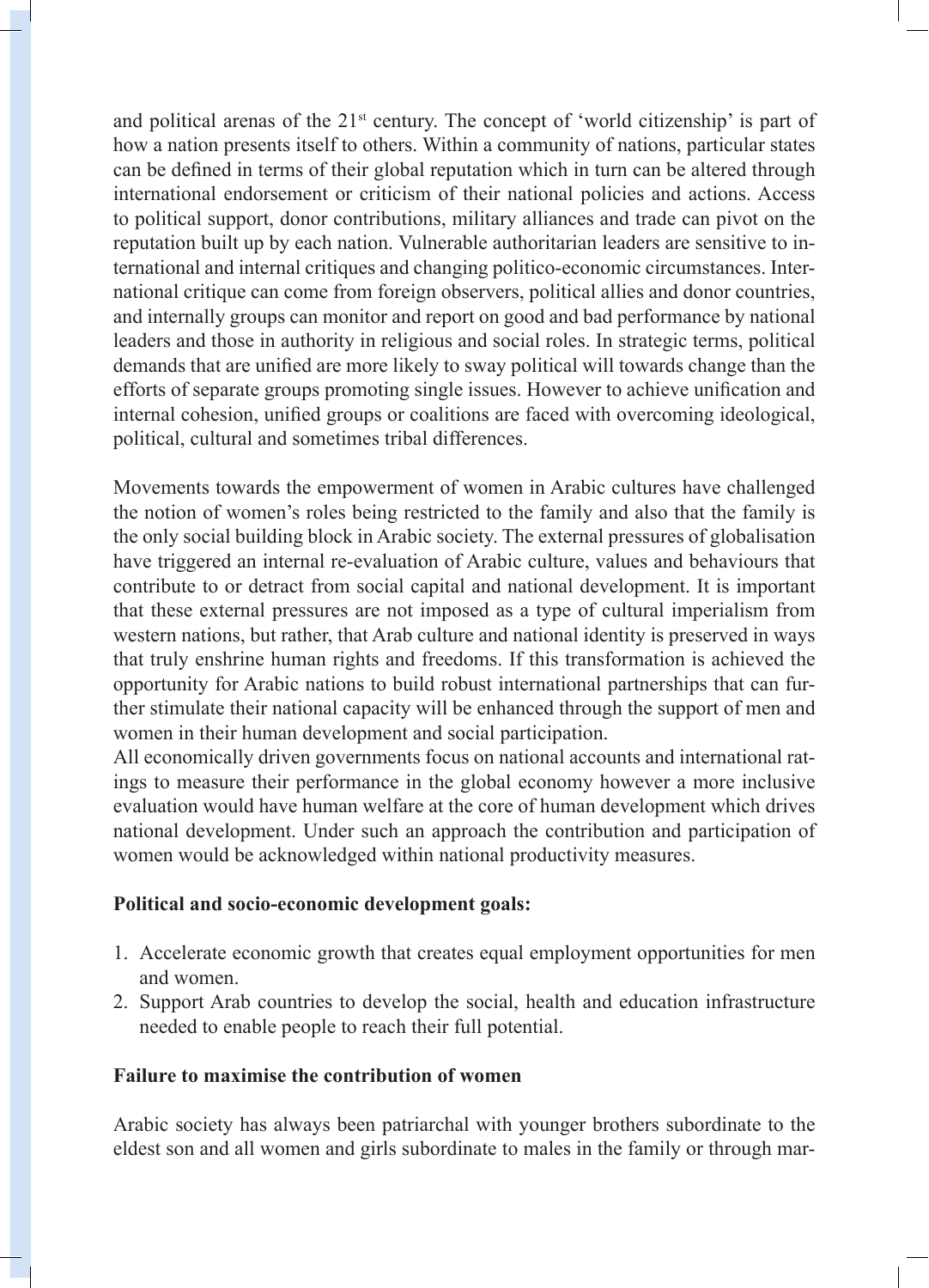riage. The subordination of women has been enforced through Shari'ah law however as families choose to have fewer children and higher standards of education become available for girls, adherence to these laws is becoming less strict<sup>17</sup>. Participation by girls in basic education has steadily increased over time but it is not clear whether gender equality in schools has been achieved in all Arabic countries<sup>18</sup>. Girls need access to 12 years of basic education, uncluttered by culture and tradition, so that they can overcome illiteracy and learn about the world beyond their family or community.

Many women in the Arab world continue to experience the full range of human development deficits as well as inequality within national laws. It is not unexpected that some Shari'ah judiciary who interpret the Qu'oran through the lens of culture and tradition regard democracy as antithetical to their way of life which depends on maintaining gender inequality. In some Arab states women are highly educated and some occupy positions of authority in local, provincial and national governments. It is essential that women in these positions continue the struggle to promote women's rights and remove gender discrimination inherent in Shari'ah law where it relates to personal and social status and access by women to basic services such as health, education and financial security.

Women are almost as well educated as men in Arabic countries and while their labourforce participation is still low, it is increasing<sup>19</sup>. Employed women are often in contact with men who are not related to them and with whom they compete for work and this places the traditional patriarchal order under challenge as demographic and social change accelerates. Women's participation rates in paid employment remain low across all Arabic countries. Possible causes include provisions in Shari'ah law that does not oblige women to contribute to family finances from their incomes and some husbands may be reluctant to allow them to seek employment if they cannot claim some of the income. Part-time employment could be seen as an alternative for women to gain some income while having children and meeting motherhood duties. By earning some money a married woman is able to supplement the husband's wages however this compromise option dilutes the potential for empowerment that full employment can bring.

Partly in response to political criticism from international sources, efforts have been made to achieve mainstream developments in Arabic lands in terms of the visibility of women in leadership positions. Increasing women's political participation equates with the concept of political culture in which political ideology, language and frameworks become established and tend to set the expectations of the people. If women are full participants in political roles it becomes possible to reinforce their status quo by determining meaning and using political symbolism to cement political culture<sup>20</sup>. Overall where this has occurred society has benefited from the influence of younger groups and leaders who have embraced political and social change which in turn allows for greater appreciation of democracy and what it can contribute to human and national develop $ment<sup>21</sup>$ .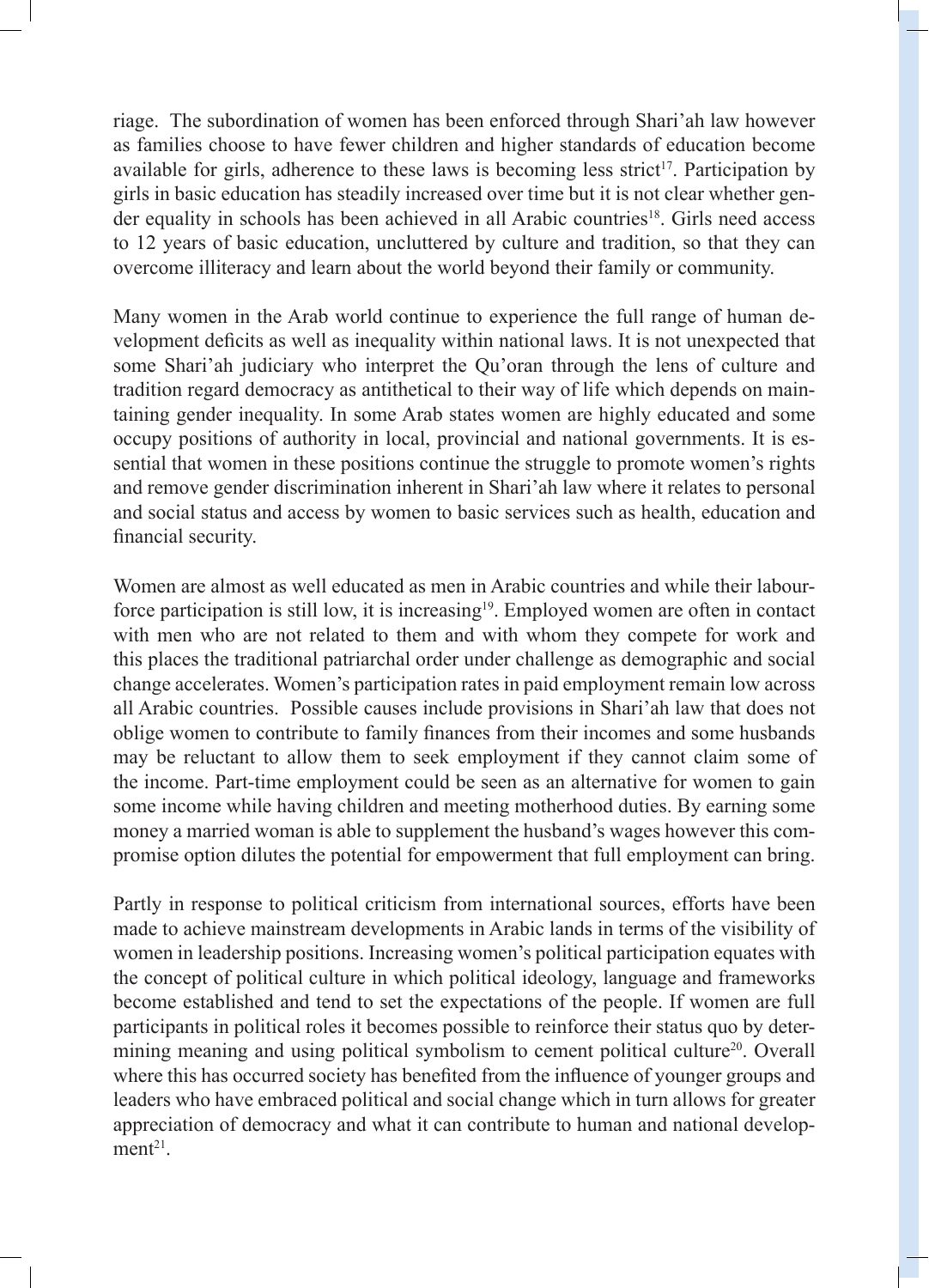The advancement of women in these countries equates with the principles of human development, that is that:

- 1. women and men have equal opportunity in terms of employment and self-development
- 2. citizenship for both men and women bestows the same guaranteed rights
- 3. differences between the sexes are acknowledged without implying that one is valued over the other which leads to gender discrimination.

National instruments that guarantee women's political rights and equality with men in political and civil processes need to be monitored and reported against in terms of what actually occurs. Quota systems can promote women to representative positions however if their scope of activities is restricted locally there is a danger of tokenism and a waste of opportunity for women's development. Cultural and social pressure can also deter women from choosing to exercise their rights even when appointed via a quota system or affirmative action. Those appointed may also face criticism that they are tokens rather than achieving their position through merit. Women in these positions are easily marginalised in a male-dominated environment or they may be allocated to women-only matters rather than able to fully participate in government.

Tokenism in the form of appointing only women from certain social classes or families to leadership and high profile positions may further disempowerment other Arab women who are beset by every component of human poverty. Alternatively, while there may be some tokenism attached to appointments of Arabic women to high profile positions, the fact is that women become more visible and this increases the general empowerment of women.

## **Goals for culture change regarding the value of women:**

- 1. Ensure that girls participate in at least 12 years of general schooling
- 2. Clearly delineate religion, culture and tradition in relation to women and symbolism.
- 3. Support strategies that identify and respond to political exploitation of women in terms of symbols and dominance
- 4. Provide an environment in which all can develop to a full sense of belonging and participation in society
- 5. National laws that implement equal opportunity in employment and prevent systematic discrimination against women in employment.
- 6. Employment environments regulated to ensure woman are able to participate with dignity and not be subjected to harassment and abuse.
- 7. Labour laws established that provide equal status to men and women as well as an efficient and transparent set of employment processes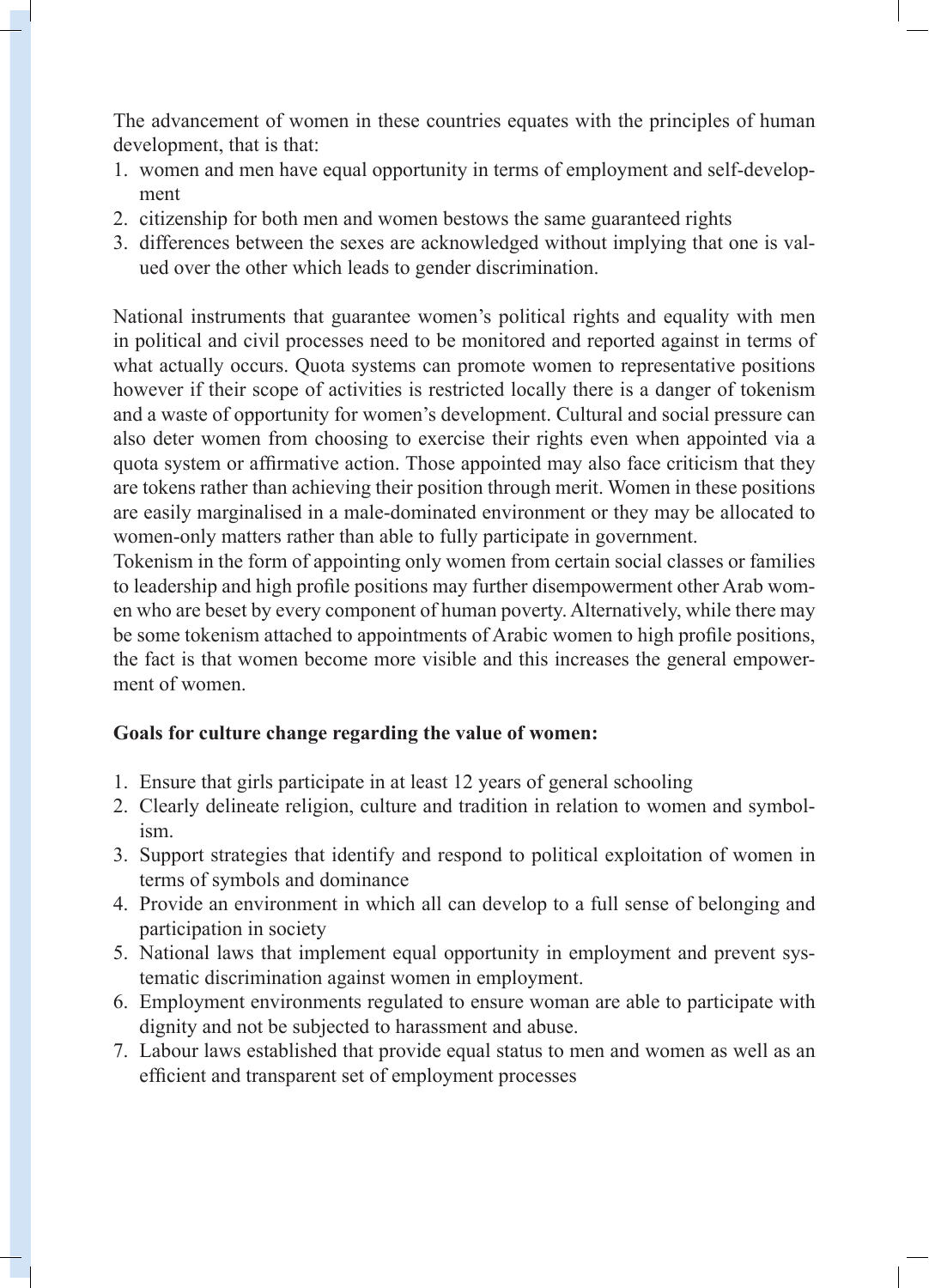#### **Distorted views of Islam**

Widespread perceptions of Islam as encouraging violent terrorists to destroy non-Muslim targets have their origins in shocking attacks on innocents over the past decades caused by people who have used Islam as their reason for violence and criminal activities. Terrorist attacks in the name of Islam have been so devastating that international attitudes towards Muslims are now tainted with fear and distrust. Non-Muslims do not understand why these attacks occurred, and why they were perpetrated in the name of Islam. Concerns are intensified when they see evidence of Muslims in some countries celebrating civilian deaths caused by terrorist bombings. It is possible that a better understanding of what Islam really stands for could allay some of these fears and bring such situations into clearer perspective.

All religions have fanatical followers but the majority of the congregation do not behave in similar fashion. So it is for Muslims who follow Islam as a religion of peace and tolerance. Self-defence is condoned in Islam and in other religions, and when the community has to defend itself, it is the role of the state to call upon individuals to defend their homeland or place of citizenship in times of war. The killing of innocents is prohibited and Islamic law imposes the death penalty on anyone who deliberately kills another person.

Suicide bombing and the killing of innocents is prohibited in Islam and this includes the killing of oneself. The spreading of injustice, exploitation of the weak and breaking of the law is regarded as corrupt and Muslim law is compelled put a stop to such activities. Therefore Islam encourages the use of force by the law to stop such activities and bring them to justice.

Jihad is a self-defence doctrine and can only be used by a Muslim state against imminent and certain aggression by an enemy. Jihad cannot be declared against another Muslim state; against another country at peace with the Muslim country; against other religions or a person or community on the basis of being different. Offensive jihad is not in line with the Qur'an despite statements made by captured terrorists that this is so.

Secularist views are often expounded through various forms of media, making religious leaders feel as if their congregations and faiths are being misrepresented or their issues and views ignored in the public space. As a result the worthwhile elements of religion and philosophy of altruistic values that run through all faiths can receive less media attention.

Among many religious leaders there is a view that the media promotes an anti-religious view rather than the unbiased commentary on civil matters that is expected of media presenters. As well, there is a perception that media staff are poorly informed about religion and therefore tend to focus on negative stories that can be sensationalised. In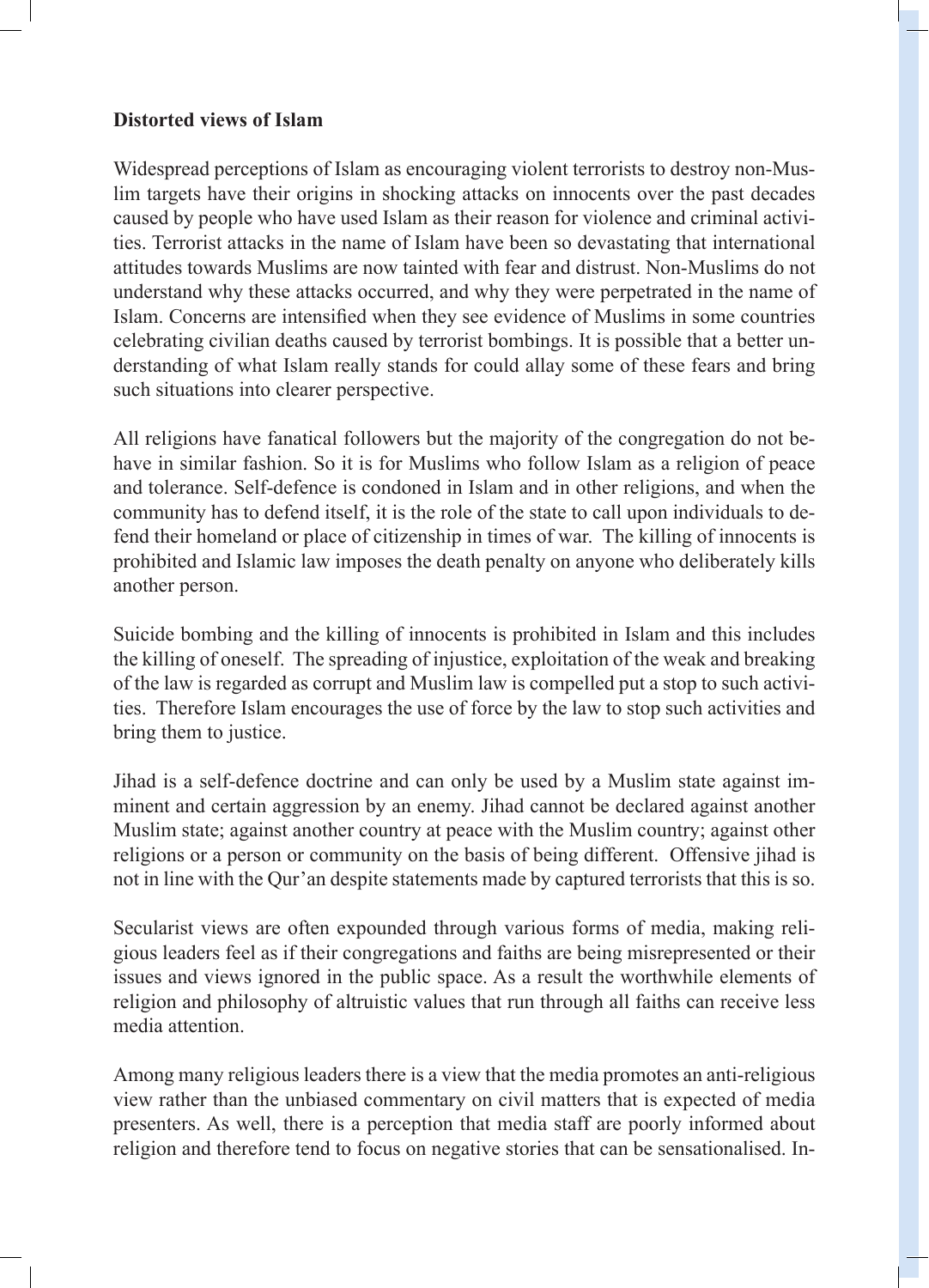temperate reporting of stories as though they have been triggered by religious symbolism can misinform the general public and vilify certain religious groups. Superficial, sensationalist reporting can also trigger violence and hatred especially in circumstances where the causal issues may be poverty, inequity, or discrimination.

## **Information policy goals:**

- 1. Information on Qur'anic texts and Islamic Principles needs to be available to media representatives along with briefings and explanations
- 2. Radical behaviour in the name of Islam needs to be criticised by Muslim leaders as political and not representative of Islam
- 3. Internationally, media needs to be held accountable for the results of misinformation and biased reporting that inflames violence and bigotry.
- 4. Constructive media efforts should be acknowledged and efforts made to provide students of media studies with a greater understanding of religions and their contribution to social capital.

## **General world decline in religious literacy**

General religious illiteracy within a society has an effect similar to a society dominated by one religion. That is, a general lack of understanding of and tolerance for different faiths which is essential for a nation with diplomatic, trade, professional and sporting relationships with other countries. Religious illiteracy in schools also restricts the growth of social capital gained through exposure to different belief systems and how these are manifested through good works and generosity to others, for example, through volunteering.

Religious and civic freedoms are acknowledged under the United Nations Universal Declaration of Human Rights (1948, the Declaration on the Elimination of all Forms of Intolerance and of Discrimination Based on Religion or Belief (1981) and other international conventions and agreements. The intent of the latter declaration was to curtail state interference in religious matters.

As global involvement and national development occur within states, evolving relationships between religion and state are often reassessed along with the continuing relevance and influence of culture and tradition to national political identity. A major player in this reassessment is secularism, which while not a religion, does promote engagement in debates on the allocation of resources and the effects of religious symbols and activities on public life.

The issue of single faith schools needs to be examined in terms of their symbolic value. The teaching of practices focused on reinforcing traditional and cultural understandings that devalue women could be seen to be making use of children to send a message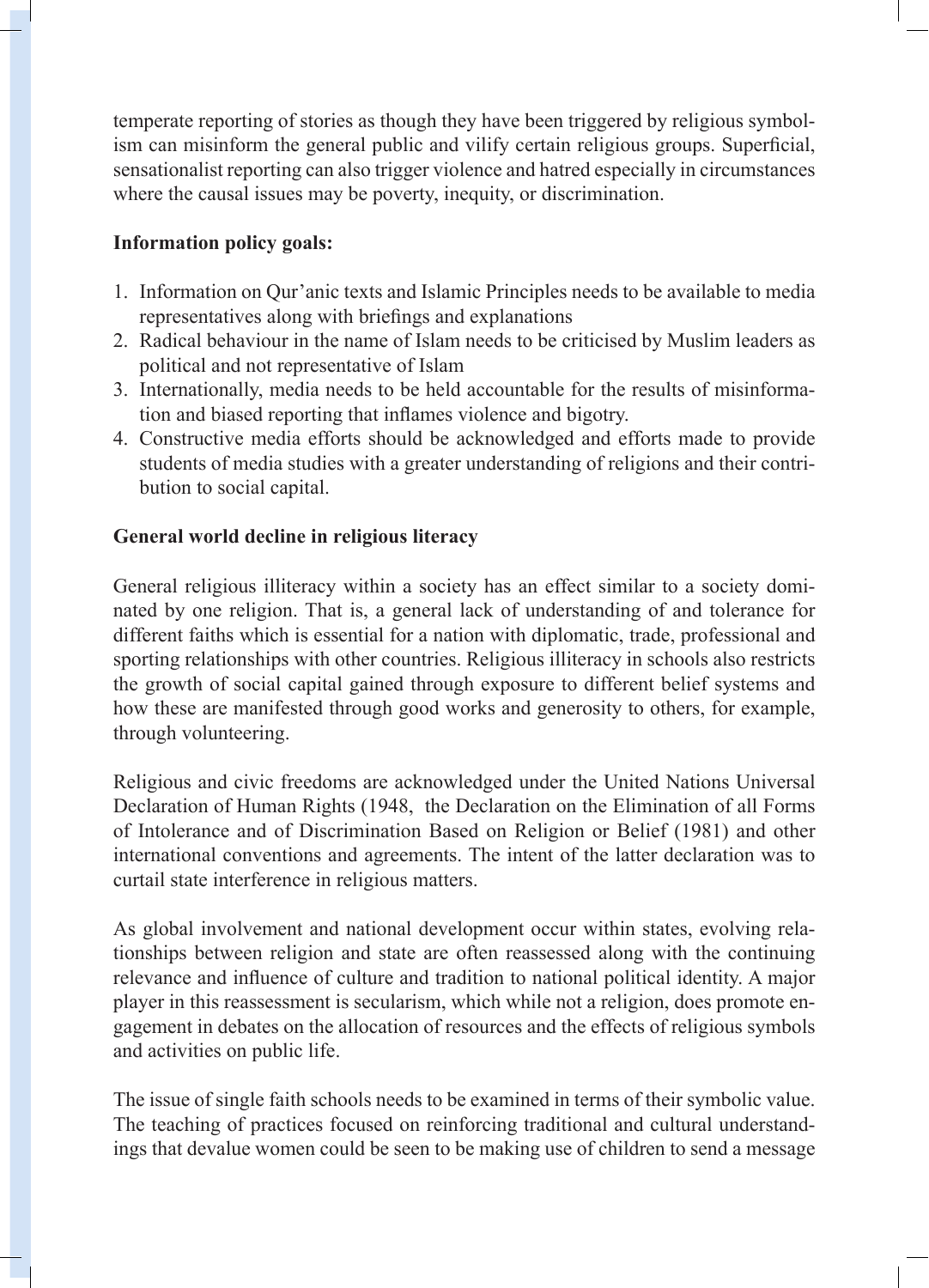to other groups about the size and vigour of their particular religion or ethnic culture. Children in these situations have no freedom of choice and because they are in a trust relationship with their parents and teachers, they believe what they are taught and can be shaped to cultural conformity rather than being liberated through education. For religious choice to have validity other equally worthwhile options must be available for consideration before choosing to commit to a religion or way of life.

## **POSSIBLE ROLE OF SOCIAL INSTITUTIONS IN ADAPTION OF APPRO-PRIATE AND FORWARD-LOOKING RESPONSES**

#### **Donor policy opportunity**

Where Arab states are in receipt of donor aid, there is an opportunity to direct funding and to monitor implementation. In some Arab countries service industries are not well-funded and community programs have uncertain support. These service areas are a preferred employment option for women and when curtailed it is women and their families who suffer the effects of unemployment.

#### **Policy goals:**

- 1. Social justice criteria attached to donor aid could facilitate a reversal of human poverty which in Arabic nations has a dire effect on restricting women's participation and opportunities to develop skills and knowledge
- 2. Mechanisms included in donor agreements could emphasise women's participation as well as the establishment of health, education and welfare safety nets

#### **Social institutions -Religion and state**

Internally, societies tend to reposition in terms of national development priorities which often hinge on achieving planned social change. Important among these considerations is the contribution to cultural, social and spiritual capital that can be made by religious faiths. Societies need to be able to define the social and political space that enables communities to practise their religious activities while also adhering to their civic responsibilities.

The nexus between civic and religious commitment enables a society to engage in free and open debate and criticism of all aspects of social, cultural, political and religious life. It is in this context that people of faith are free to criticise civil society in terms of moral and cultural events or trends and likewise, members of a civil society can criticise religious activities that interfere with civic order and social integration, for example.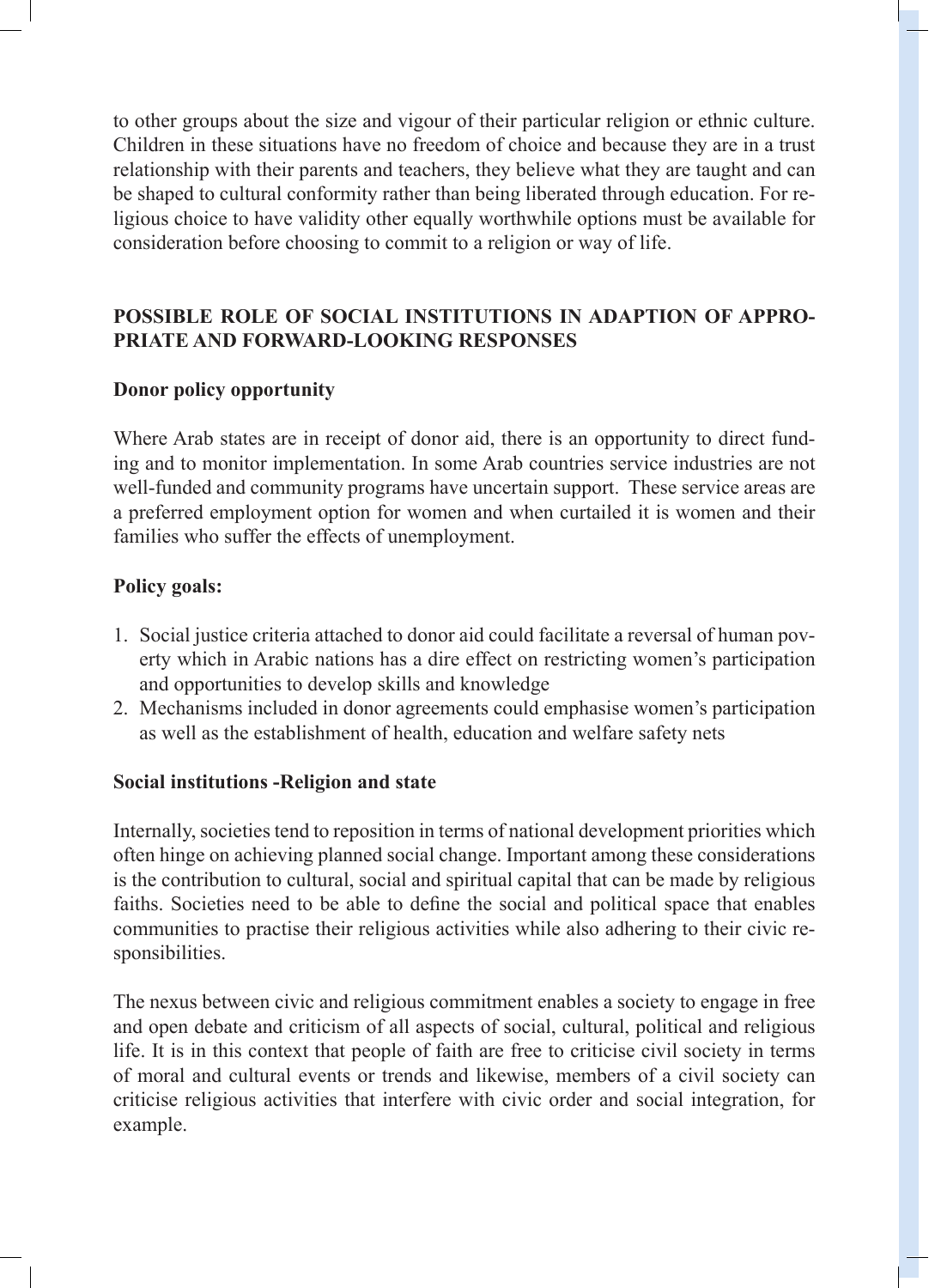In most societies religious groups share with the state responsibility for creating social capital which supports social and economic development as well as providing opportunities for faiths to grow and maintain their cultural, linguistic and spiritual traditions as well as their religious communities. For faith-based communities to be able to credibly criticise social trends such as gambling, an inclusive and cross-cultural involvement that maintains an awareness of other religious and social values is needed.

The right to religious freedom ensures that religion and state have a dynamic relationship which can adjust to changing realities. While the religious beliefs of a faith-based community is not a matter for the state, governments need to be vigilant to ensure no corrupted or perverted religion emerges, for example, a sect advocating terrorism or treason, sexual abuse, mutilation, gender inequality or oppression. The line between transcendent and perverted religion is sometimes not clear however there is general agreement that the emergence of terrorism claiming to be acting for Islam despite the Qur'an clearly decrying violence constitutes a perversion of religion for political gain22. Further examples of such perversion can be seen in western groups wrongly claiming to be religions in order to access tax relief, or cults that capture the energy and livelihoods of members who must surrender their independence to remain part of the cult. Clearly there is a need to differentiate between religion, culture or tradition and fraudulent or criminal activities that undermine the rights of other people.

## **State policy goals:**

- 1. To achieve fairer and more accessible state services and programs that promote fairness and responsiveness to all members of society
- 2. State services need to be designed, delivered and evaluated in terms of equity, access and appropriateness of service types and distribution
- 3. State role in validating claims associated with religious status
- 4. State role in addressing cultural, racial and religious intolerance
- 5. State role in bringing crimes perpetrated in the name of Islam to justice
- 6. State clarification of political, cultural, traditional and religious practices where women and girls are concerned
- 7. State role in establishing equal participation in schooling and accessing health services by girls and women of all ages

Social change within the Arabic states in relation to gender equity will depend on a groundswell of support for the emancipation of women and a realisation that in so doing, men also gain an opportunity for human and social development.

Women's participation in activities outside the family promotes personal development and mental health derived from self-confidence and the acquisition of skills. Within the family the value of women's participation in terms of family and social cohesion is also fundamental to national development.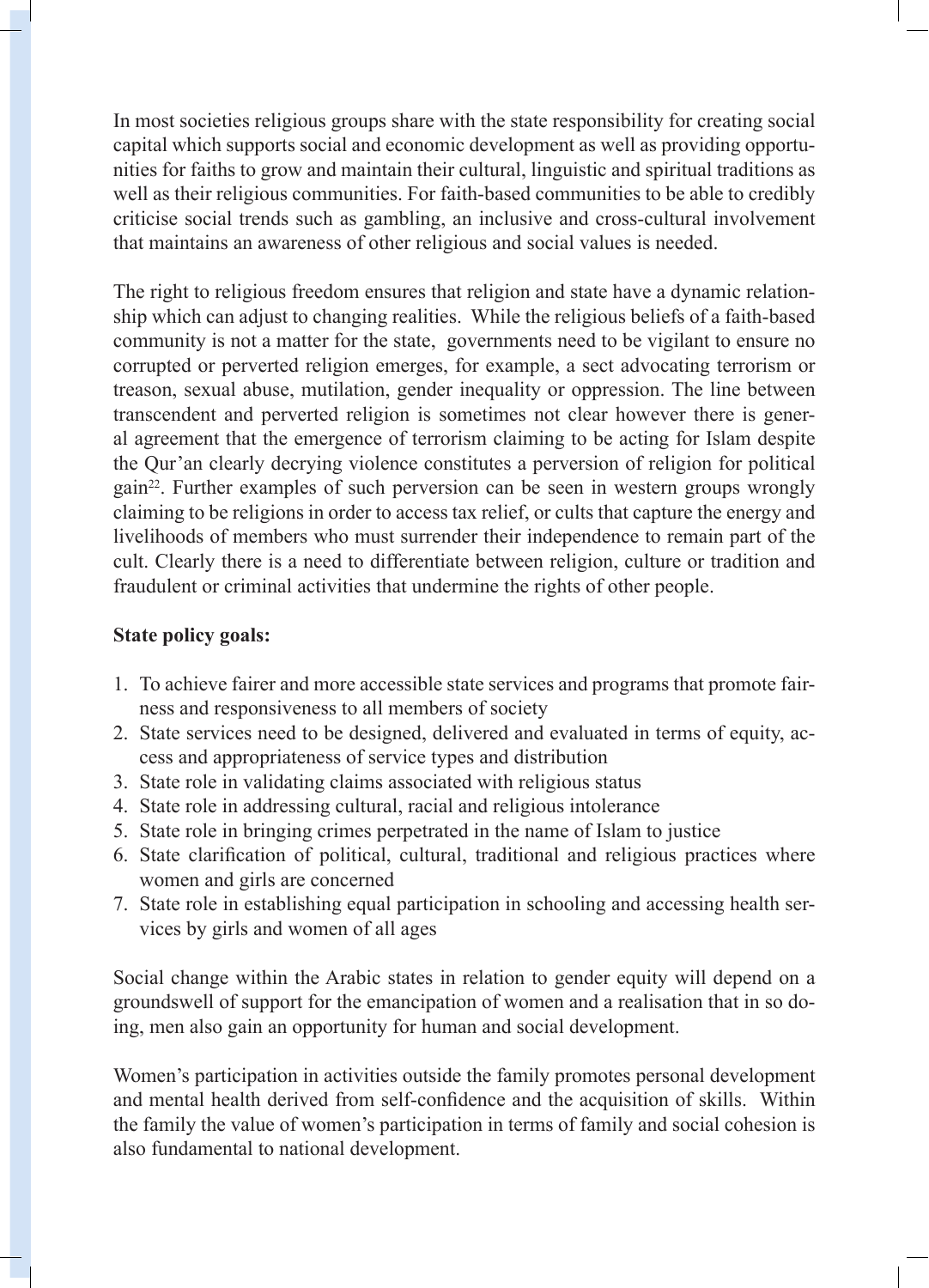There is evidence that Arabic women are engaged in a struggle for equality and freedom of choice that will apply to all women and not just the chosen few. Assistance and support needs to be given to these efforts to ensure that all women have access to basic development opportunities as well as adequate health and education services.

# **Policy:**

1. National systems of health, education and service structures need to be monitored to ensure that they facilitate equal access to health and learning, and follow Islamic teachings that prohibit any religious or cultural observances that undermine health or personal development

## **CONCLUSION**

If gender equality is to be adopted by Arabic nations many reforms are needed, including greater transparency around social priorities and the eradication of human poverty. For this to occur extraordinary powers held by incumbent leaders in religion, law, politics and culture have to be curtailed so that legitimate opportunities become available for women to take up their responsibilities regarding personal and national development.

Token efforts to promote women and allow women's associations to perform a limited range of activities around family and community are only designed to forestall change and empowerment. Leaders' legitimacy may need to be contested in such circumstances as well as challenges made to the constraints placed on women who oppose entrenched power positions. Gender equity can only be achieved by Arabic women through a gradual erosion of male control and a concomitant increase in the empowerment of women.

#### **Exemplar- Religion and state in Australia**

Under Judeo-Christian frameworks there is an effort to maintain a distance between religion and state although they are closely linked on many levels. In Australia government funding for religious schools has led to increased accountability for curriculum and teaching standards as well as a requirement to meet national performance standards in student participation and learning outcomes.

Australian religious schools are often regarded as being part of the private sector with contributions to costs being made by parents. Government grants also extend to ethnoreligious schools and confessional universities on the basis of promoting cultural diversity. The government also funds religious as well as public hospitals and health agencies providing services and charity to disadvantaged groups.

Faith-based schools for children also tend to be ethnocentric to some extent and debates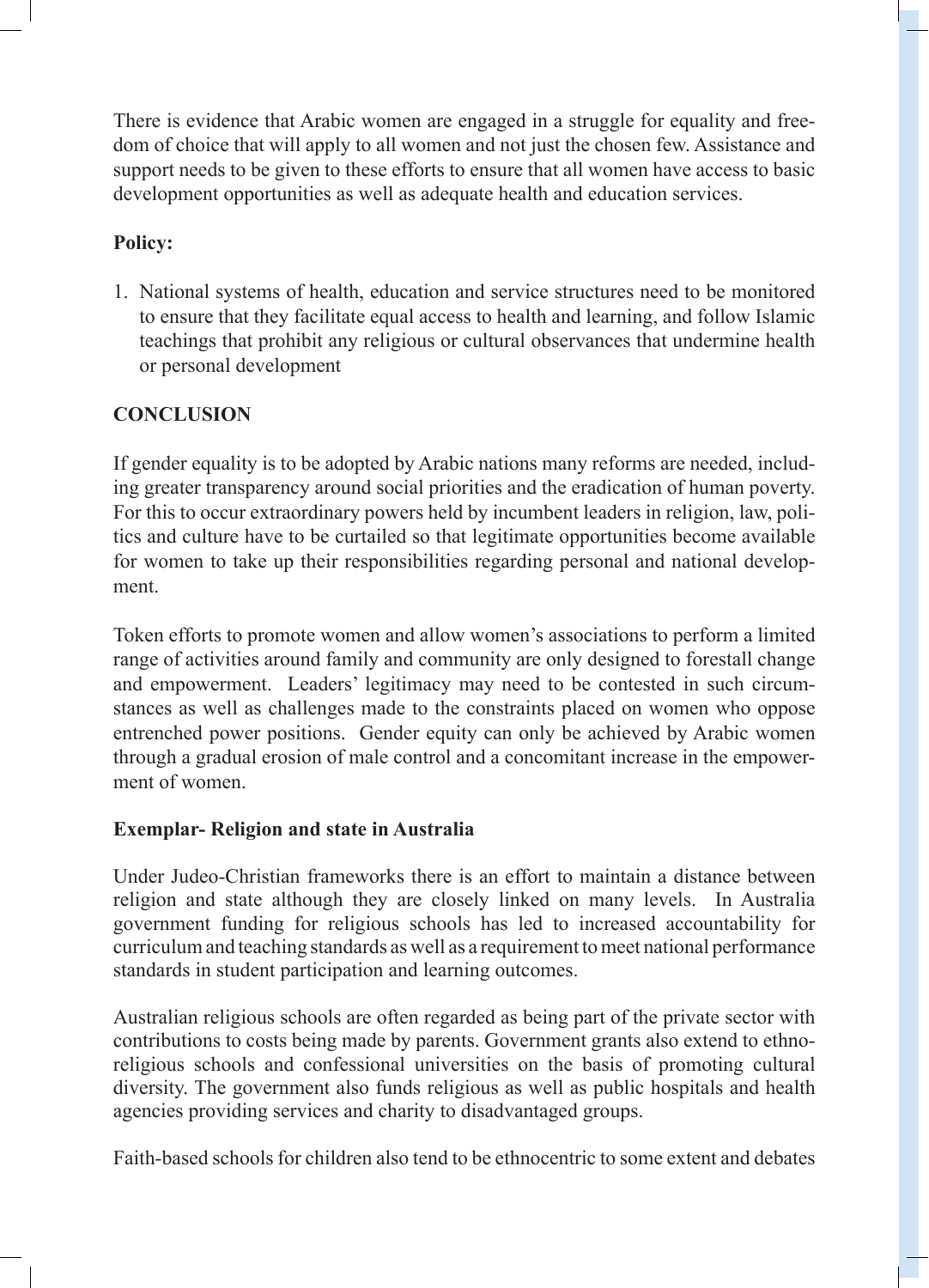have arisen regarding compatibility between multi-cultural policies and religious beliefs that centralise religious observances and ethnicity and promote social isolation23. Ethno-religious schools have been challenged in relation to access to government funding particularly where some doubts exist as to whether the curriculum adheres to national standards and whether the content focus of history and social subjects is on narrow versions of the past in the home country or on preparing pupils for the future24. The argument is linked to whether teaching a politically and culturally shaped version of the past will be detrimental to pupils' opportunities in life in Australia.

In 1981 an Australian High Court action25 occurred in relation to funding of religious schools and, after hearing arguments from national state and religious leaders, it was clarified that no state of Australia is able to establish any faith as the established religion of Australia and that government funding of faith-based schools does not constitute establishing a national religion.

In other aspects of Australian society, religion has been incorporated into military service as well as in the performance of commemorative ceremonies and marriages; and discrimination on the basis of religion has been included in the racial discrimination acts. Australia has had a long-term commitment to multiculturalism emphasising community harmony, responsibility, respect, fairness and benefits for all26 and in 2010 the policy is moving to centralise citizenship rather than cultural diversity to ensure the ongoing certainty of public order.

#### **References**

- 1. United Nations Development Programme, The Arab Human Development Report 2000: Towards the rise of women in the Arab world. UNDP Regional Bureau for Arab States.
- 2. United Nations Development Programme, The Arab Human Development Report 2000: Towards the rise of women in the Arab world. UNDP Regional Bureau for Arab States. p.21.
- 3. United Nations Population Division United Nations, Department of Economic and Social Affairs, Population Division, World Population Prospects: The 2008 Revision, New York, 2009 (advanced Excel tables).
- 4. Fargues, P. 2003. Women in Arab countries: Challenging the patriarchal system? Institute National d'etudes Demographiques, p.43-48.
- 5. Al Riyami, A, Afifi, M., Mabry, R. 2004 Women's Autonomy, Education and employment in Oman and their influence on contraception use. Reproductive health Matters 1 2923)144-154.
- 6. Jabre, B., Underwood, c. & Goodsmith, L. 1997 Arab Women speak Out: Profiles of Self-Empowerment, John's Hopkins Center for Communication programs and Centre for Arab Women for Training and Research, Tunis.
- 7. Dreher, T. & Ho, C.(eds) 2009 Beyond the hijab Debates: New Conversations on Gender, Race and Religion, Cambridge Scholars publishing, UK. p.19.
- 8. Vaisse, J. 2004 Veiled meaning: The French law Banning Religious Symbols in Public Schools The Brookings Institution, Washington DC.
- 9. Aly, W. 2008 Women as battlefield, Kindred Community website accessed on 21/08/2010 at www.kindredcommunity.com/articles